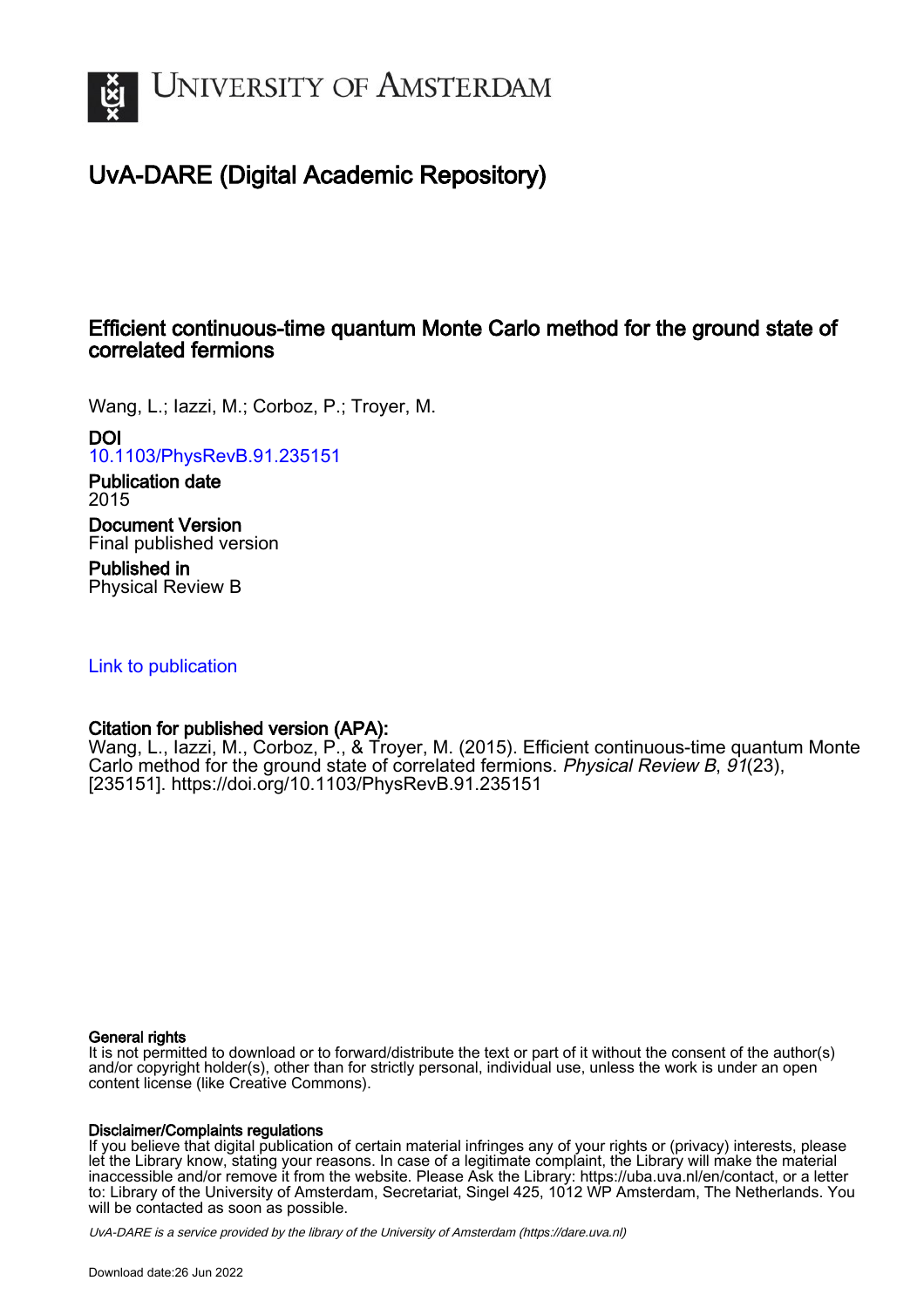### **Efficient continuous-time quantum Monte Carlo method for the ground state of correlated fermions**

Lei Wang,<sup>1</sup> Mauro Iazzi,<sup>1</sup> Philippe Corboz,<sup>2</sup> and Matthias Troyer<sup>1</sup>

<sup>1</sup>*Theoretische Physik, ETH Zurich, 8093 Zurich, Switzerland*

<sup>2</sup>*Institute for Theoretical Physics, University of Amsterdam, Science Park 904 Postbus 94485, 1090 GL Amsterdam, The Netherlands*

(Received 12 January 2015; revised manuscript received 13 March 2015; published 30 June 2015)

We present the ground state extension of the efficient continuous-time quantum Monte Carlo algorithm for lattice fermions of M. Iazzi and M. Troyer, [Phys. Rev. B](http://dx.doi.org/10.1103/PhysRevB.91.241118) **[91](http://dx.doi.org/10.1103/PhysRevB.91.241118)**, [241118](http://dx.doi.org/10.1103/PhysRevB.91.241118) [\(2015\)](http://dx.doi.org/10.1103/PhysRevB.91.241118). Based on continuous-time expansion of an imaginary-time projection operator, the algorithm is free of systematic error and scales *linearly* with projection time and interaction strength. Compared to the conventional quantum Monte Carlo methods for lattice fermions, this approach has greater flexibility and is easier to combine with powerful machinery such as histogram reweighting and extended ensemble simulation techniques. We discuss the implementation of the continuous-time projection in detail using the spinless *t*-*V* model as an example and compare the numerical results with exact diagonalization, density matrix renormalization group, and infinite projected entangled-pair states calculations. Finally we use the method to study the fermionic quantum critical point of spinless fermions on a honeycomb lattice and confirm previous results concerning its critical exponents.

DOI: [10.1103/PhysRevB.91.235151](http://dx.doi.org/10.1103/PhysRevB.91.235151) PACS number(s): 02*.*70*.*Ss*,* 71*.*10*.*Fd*,* 71*.*27*.*+a

#### **I. INTRODUCTION**

Quantum Monte Carlo (QMC) methods are powerful and versatile tools for studying quantum phases and phase transitions. Algorithmic development in the past two decades including the nonlocal updates  $[1-5]$  $[1-5]$  and the continuous-time formulations  $[6,7]$  have greatly boosted the power of QMC methods, even surpassing the hardware improvements following Moore's law. Using modern QMC methods, the simulation of bosons and unfrustrated spin models is considered a solved problem. QMC simulations therefore can be used to test novel theoretical scenarios [\[8–12\]](#page-10-0) and to verify experimental realizations. [\[13\]](#page-10-0)

While efficient algorithms exist for the simulation of bosons and unfrustrated spin models  $[1–5,14,15]$  $[1–5,14,15]$ , simulations of fermions are more challenging because of the infamous fermion sign problem [\[16,17\]](#page-10-0). It causes exponential growth of computational effort as system size or inverse temperature increases. Even for systems without a sign problem, the phase diagram of correlated fermions can be nontrivial to establish [\[18,19\]](#page-10-0), not to mention to accurately determine the universality class and associated critical exponents  $[20,21]$ . The main reason for this difficulty is the unfavorable *superlinear* scaling with system size and/or inverse temperature of determinantal quantum Monte Carlo methods, which are the workhorse of correlated lattice fermion simulations.

Determinantal QMC method sums a factorially large number of fermion exchange processes into a matrix determinant, thereby avoiding the fermion sign problems in certain cases. An algorithm based on this idea is the Blankenbecler-Scalapino-Sugar (BSS) method [\[22\]](#page-10-0). It maps an interacting fermionic system to free fermions in a spatially and temporally fluctuating external field and then performs Monte Carlo sampling of this field. Numerical instabilities of the original approach have been remedied in Refs. [\[23,24\]](#page-10-0). The BSS algorithm has become the method of choice of many lattice fermion simulations due to its linear scaling in the inverse temperature *β*. We refer to Refs. [\[25,26\]](#page-10-0) for pedagogical reviews.

Closely related is the Hirsch-Fye algorithm [\[27\]](#page-10-0), which is numerically more stable and is more broadly applicable because it is formulated using a (potentially time-dependent) action rather than a Hamiltonian. However, its computational effort scales *cubically* with the inverse temperature and the interaction strength therefore is much less efficient than the BSS method for the cases where both methods are applicable. The Hirsch-Fye method thus has typically been used in the study of quantum impurity problems and as impurity solvers in the framework of dynamical mean field theory (DMFT) [\[28\]](#page-10-0), where time-dependent actions need to be simulated.

Both the BSS and the Hirsch-Fye algorithm are based on a discretization of imaginary time, thus introducing a systematic time step error, called the Trotter error. Nearly 20 years ago it was realized that time discretization is not necessary for the simulation of lattice models [\[6,7\]](#page-10-0). Besides increased accuracy due to the absence of a Trotter error, continuous imaginarytime formulations often results in a more efficient and flexible algorithm [\[3\]](#page-9-0). In Ref. [\[29\]](#page-10-0) a continuous-time QMC method for lattice fermions has been proposed. However, the scaling of this algorithm and numerical stabilization have not been discussed in this paper and we are not aware of any application of the algorithm. Further development on fermionic continuoustime QMC algorithms [\[38\]](#page-10-0) have focused on quantum impurity problems: the continuous-time interaction expansion (CT-INT) algorithm [\[31\]](#page-10-0), the continuous-time hybridization expansion (CT-HYB) algorithm [\[33\]](#page-10-0), and the continuous-time auxiliary field (CT-AUX) [\[32\]](#page-10-0) algorithm. CT-INT and CT-AUX are based on weak-coupling expansion of the action and share the same scaling as the Hirsch-Fye method [\[39\]](#page-10-0). These methods have revolutionized the simulation of quantum impurity problems and DMFT calculations [\[38\]](#page-10-0). However, for lattice models they remained suboptimal compared to the BSS method due to their cubic scaling in the inverse temperature. Very recently an efficient continuous-time algorithm has been developed by two of the authors that scales identically to the time-honored BSS method [\[30\]](#page-10-0) and can be used both with an auxiliary field (LCT-AUX) and without (LCT-INT). The prefix "L" indicating both their *linear* scaling and their applicability to *lattice* models. In Table [I](#page-2-0) we summarize some properties of these determinantal QMC methods.

Finite-temperature determinantal QMC methods can be extended to projector formulations [\[23,34–37\]](#page-10-0), where the ground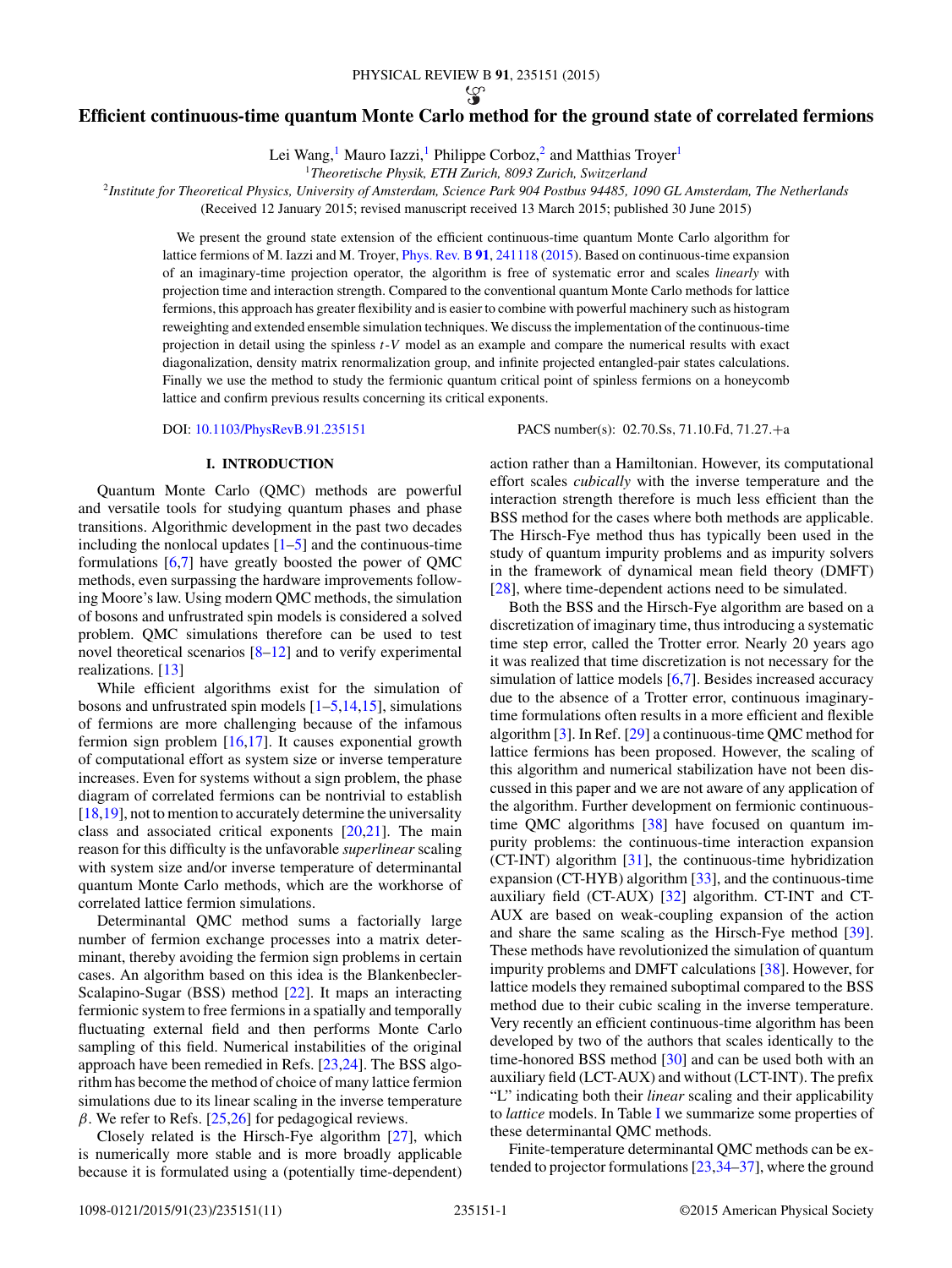<span id="page-2-0"></span>TABLE I. Comparison between various determinantal QMC methods for fermions. The ground state methods are extensions of the corresponding finite temperature methods. They have similar scalings when replacing the inverse temperature  $\beta$  by the projection time  $\Theta$ . *N* denotes the number of correlated sites and *V* denotes the interaction strength.

| Method name        | Lattice models   |                          |                |                          | Impurity models |                 |                 |                |
|--------------------|------------------|--------------------------|----------------|--------------------------|-----------------|-----------------|-----------------|----------------|
|                    | <b>BSS</b>       | $\overline{\phantom{0}}$ | <b>LCT-INT</b> | <b>LCT-AUX</b>           | Hirsch-Fye      | <b>CT-INT</b>   | <b>CT-AUX</b>   | CT-HYB         |
| Finite temperature | Ref. [22]        |                          | Ref. [30]      |                          | Ref. [27]       | Ref. [31]       | Ref. [32]       | Ref. [33]      |
| Ground state       | Refs. [23,34,35] | Ref. [29]                | This paper     | $\overline{\phantom{0}}$ | Ref. [36]       | Ref. [37]       |                 |                |
| Trotter error      | Yes              | No                       | No             | No                       | Yes             | No              | N <sub>0</sub>  | N <sub>0</sub> |
| Auxiliary field    | Yes              | Yes                      | No             | Yes                      | Yes             | No              | Yes             | N <sub>0</sub> |
| Scaling            | $\beta V N^3$ a  | b                        | $\beta V N^3$  | $\beta V N^3$            | $(\beta V N)^3$ | $(\beta V N)^3$ | $(\beta V N)^3$ | $e^N$          |

a Although the number of operations does not *explicitly* depend on the interaction strength *V* , one needs to increase the number of time slices proportional to *V* to keep a constant coupling strength with the auxiliary field, i.e., to retain the same level of fluctuations.

 $b$ The scaling of this code is unclear since it is not discussed in Ref. [\[29\]](#page-10-0) and important implementation details are missing.

state is obtained from imaginary-time projection of a trial wave function. In addition to being more direct to address quantum phases at zero temperature, the projector formalism often allows for additional optimizations such as symmetry and quantum number projections [\[40,41\]](#page-10-0) and combinations with fixednode ideas in the presence of a sign problem [\[42\]](#page-10-0). In the case of the BSS method, numerical stabilization also becomes easier in the ground state formulation  $[24,26]$ . On the other hand, for projection methods it is crucial to achieve a linear scaling in the projection time since the results are exact only in the limit of infinite projection time [\[43\]](#page-10-0). The ground state variants of the Hirsch-Fye and the CT-INT methods [\[36,37\]](#page-10-0) exhibit *cubic* scaling and thus are not ideal for lattice model simulations.

In this paper we present details of the projection version of the LCT-INT method whose feasibility has already been mentioned in Ref. [\[30\]](#page-10-0). This algorithm provides an efficient continuous-time projection QMC approach for ground state simulations of correlated fermions. It retains the *linear scaling* with projection time and matches the one of the widely applied projector BSS method [\[18–20,23,34,35\]](#page-10-0) while completely eliminating the time-discretization error. Moreover, the continuous-time formulation has greater flexibility for measuring observables and can easily be combined with histogram reweighting [\[44,45\]](#page-10-0) and extensive ensemble simulation  $[14, 46, 47]$  techniques.

The organization of this paper is as follows, in Sec. II we introduce a model system of spinless fermions that we will use to explain the algorithm in Sec. [III.](#page-3-0) Section [IV](#page-6-0) contains comparisons of the method with other numerical approaches and results in the quantum critical point of spinless fermions on a honeycomb lattice. We end with a discussions of future prospects in Sec. [V.](#page-8-0)

### **II. MODEL**

To make the presentation of our algorithm more concrete, we will consider the following spinless fermion model at half-filling:

$$
\hat{H} = \hat{H}_0 + \hat{H}_1,\tag{1}
$$

$$
\hat{H}_0 = -t \sum_{\langle i,j \rangle} (\hat{c}_i^{\dagger} \hat{c}_j + \hat{c}_j^{\dagger} \hat{c}_i) \equiv \sum_{i,j} \hat{c}_i^{\dagger} K_{ij} \hat{c}_j, \tag{2}
$$

$$
\hat{H}_1 = V \sum_{\langle i,j \rangle} \left( \hat{n}_i - \frac{1}{2} \right) \left( \hat{n}_j - \frac{1}{2} \right), \tag{3}
$$

where  $\hat{c}_i$  is the fermion annihilation operator. *t* denotes the nearest-neighbor tunneling,  $V > 0$  denotes the extended Hubbard repulsive interaction, and we have introduced the matrix *K* to denote the single particle matrix elements.

Quantum Monte Carlo studies of this model on a square lattice date back to the early days of the BSS method [\[48,49\]](#page-10-0). However, these simulations suffer from the fermion sign problem because the Monte Carlo weight is a *single* determinant which is not guaranteed to be positive in general. Recently it was discovered that the model (1) is *naturally* free from the sign problem on bipartite lattices at half-filling in the CT-INT formulation [\[50,51\]](#page-10-0), because the Monte Carlo weight can be expressed as the determinant of a *real skew-symmetric* matrix. This determinant equals the square of the matrix Pfaffian and is thus nonnegative. A conventional auxiliary field decomposition, on the other hand, breaks this symmetry. It was shown that this model also allows sign problem free simulation in the BSS formalism if one works in a Majorana fermion representation [\[52,53\]](#page-10-0), i.e., performs the auxiliary field decomposition not in the density channel but in the hopping channel. The idea applies not only to the BSS algorithm but can be generalized to the continuous-time QMC algorithm [\[30\]](#page-10-0).

On the honeycomb lattice this model exhibits a quantum phase transition from a Dirac semimetal to a charge-densitywave (CDW) phase. The quantum critical point is unconventional because of the coupling of the CDW order parameter to the low-energy Dirac fermions [\[54,55\]](#page-10-0). Simulations using CT-INT found a critical point at  $V_c/t = 1.356(1)$  with critical exponents  $\eta = 0.302(7)$  and  $\nu = 0.80(3)$  [\[51\]](#page-10-0). Although CT-INT is free from the time-discretization error, its cubic scaling with inverse temperature  $\beta$  limited these simulations to inverse temperatures  $\beta t \leq 20$ . To access the quantum critical point from a finite temperature simulation  $\beta$  was scaled linearly with the linear extent of the system, assuming a dynamical critical exponent  $z = 1$ . In Sec. [IV B](#page-7-0) we will, as a first application of the projector LCT-INT algorithm, use it to directly address the quantum critical point of model (1) at zero temperature and check our previous findings.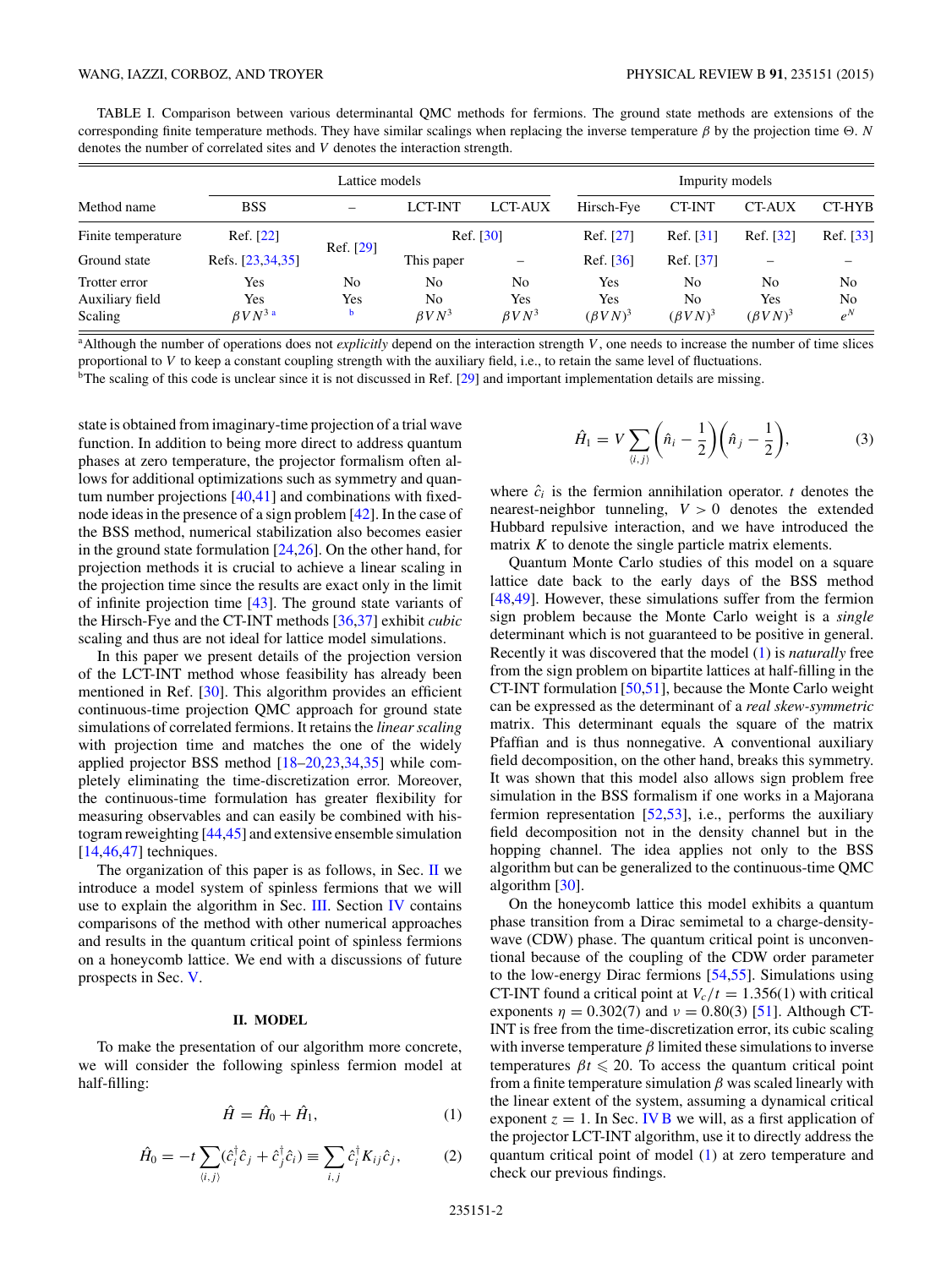#### **III. ALGORITHM**

#### **A. General description**

<span id="page-3-0"></span>In a projector QMC calculation one obtains the ground state wave function using imaginary-time projection of a trial wave function  $|\Psi_T\rangle$  and calculate ground state observables as [\[34,35\]](#page-10-0)

$$
\langle \hat{O} \rangle = \frac{\langle \Psi_T | e^{-\Theta \hat{H}/2} \hat{O} e^{-\Theta \hat{H}/2} | \Psi_T \rangle}{\langle \Psi_T | e^{-\Theta \hat{H}} | \Psi_T \rangle}.
$$
 (4)

For any  $|\Psi_T\rangle$  with nonvanishing overlap with the true ground state, Eq. (4) approaches the ground state expectation in large  $\Theta$  limit. In this paper we choose  $|\Psi_T\rangle$  as a single Slater determinant,

$$
|\Psi_T\rangle = \prod_{j=1}^{N_P} \left( \sum_{i=1}^N P_{ij} \hat{c}_i^\dagger \right) |0\rangle, \tag{5}
$$

where  $N$  is number of sites,  $N_P$  is the number of particles, and *P* is a  $N \times N_P$  rectangular matrix [\[56\]](#page-10-0).

Instead of breaking the projection operator into small time steps as was done in discrete time algorithms [\[22–](#page-10-0) [24,26,34,35\]](#page-10-0), the continuous-time QMC formalism writes the projection operator in an interaction representation

$$
e^{-\Theta \hat{H}} = e^{-\Theta \hat{H}_0} \mathcal{T} \exp\left[-\int_0^{\Theta} e^{\tau \hat{H}_0} \hat{H}_1 e^{-\tau \hat{H}_0} d\tau\right].
$$
 (6)

After a Taylor expansion of the exponential and time ordering the terms [\[57\]](#page-10-0) the denominator of Eq. (4) reads

$$
\langle \Psi_T | e^{-\Theta \hat{H}} | \Psi_T \rangle = \sum_{k=0}^{\infty} (-1)^k \int_0^{\Theta} d\tau_1 \int_{\tau_1}^{\Theta} d\tau_2 \cdots \int_{\tau_{k-1}}^{\Theta} d\tau_k
$$

$$
\langle \Psi_T | e^{-(\Theta - \tau_k)\hat{H}_0} \hat{H}_1 \cdots
$$

$$
\hat{H}_1 e^{-(\tau_2 - \tau_1)\hat{H}_0} \hat{H}_1 e^{-\tau_1 \hat{H}_0} | \Psi_T \rangle.
$$
(7)

In the CT-INT and the CT-AUX methods [\[31,32,37\]](#page-10-0), one applies Wick's theorem to the integrand of Eq. (7) and expresses it as a determinant of a matrix whose size is proportional to the expansion order *k*. The subsequent simulation modifies the matrix with  $O(k^2)$  operations per Monte Carlo step. Since it takes *k* Monte Carlo steps to generate an uncorrelated sample, these methods [\[31,32,37\]](#page-10-0) scale *cubically* with the average expansion order  $\langle k \rangle$ . As  $\langle k \rangle$  increases linearly with inverse temperature  $\beta$  (or  $\Theta$  in the ground state projection scheme) and interaction strength [\[31,32,37\]](#page-10-0), this unfavorable cubic scaling limits the applicability of these methods for lattice models at low temperature and strong interactions. Here we instead use the LCT-INT algorithm [\[30\]](#page-10-0) to achieve *linear scaling* with respect to the average expansion order. The algorithm scales as  $\Theta V N^3$ , similar to the BSS algorithm [\[22,24,26\]](#page-10-0).

To proceed, we first express the interaction term  $\hat{H}_1$  through exponentials of bilinear fermion operators. Traditionally this is done via Hubbard-Stratonovich transformation, at the cost of introduction of auxiliary fields [\[29,32\]](#page-10-0). Here we adopt a simpler approach based on the operator identity  $\hat{n}_i = \frac{1}{2}(\hat{1} - \hat{2})$ 

 $e^{i\pi \hat{n}_i}$ ). The interaction term Eq. [\(3\)](#page-2-0) can then be expressed as

$$
\hat{H}_1 = \frac{V}{4} \sum_{\langle i,j \rangle} e^{i\pi(\hat{n}_i + \hat{n}_j)}.
$$
 (8)

This reformulation works for any density-density interaction [\[58\]](#page-10-0) and is crucial to respect the symmetry of the model [\(1\)](#page-2-0), ensuring a sign problem free QMC simulation. Substituting Eq.  $(8)$  into Eq.  $(7)$ , the integrand is recognized as a sum of determinants:

$$
\langle \Psi_T | e^{-\Theta \hat{H}} | \Psi_T \rangle = \sum_{k=0}^{\infty} \left( \frac{-V}{4} \right)^k \sum_{\langle i_1, j_1 \rangle} \sum_{\langle i_2, j_2 \rangle} \cdots \sum_{\langle i_k, j_k \rangle} \n\int_0^{\Theta} d\tau_1 \int_{\tau_1}^{\Theta} d\tau_2 \cdots \int_{\tau_{k-1}}^{\Theta} d\tau_k \n\det[P^{\dagger} e^{-(\Theta - \tau_k)K} X(i_k, j_k) \cdots \nX(i_2, j_2) e^{-(\tau_2 - \tau_1)K} X(i_1, j_1) e^{-\tau_1 K} P], \quad (9)
$$

where *K* is defined in Eq. [\(2\)](#page-2-0). The vertex matrix  $X(i, j)$  is an  $N \times N$  diagonal matrix defined for nearest neighbors *i* and *j* whose nonzero elements are

$$
X(i,j)_{ll} = \begin{cases} -1, & l = i \text{ or } l = j, \\ 1, & \text{otherwise.} \end{cases}
$$
 (10)

Its form follows immediately from Eq. (8). In the following we denote the matrix product from imaginary-time  $\tau$  to  $\tau' > \tau$ as a propagator

$$
B(\tau', \tau) = e^{-(\tau' - \tau_m)K} X(i_m, j_m) \cdots X(i_l, j_l) e^{-(\tau_l - \tau)K}, \quad (11)
$$

where  $\tau_l$  and  $\tau_m$  are the imaginary-time locations of the first and the last vertices in the time interval. The corresponding vertex matrices are  $X(i_l, j_l)$  and  $X(i_m, j_m)$ , respectively. If there is no vertex in the time interval, the propagator simply reads  $B(\tau', \tau) = e^{-(\tau' - \tau)K}.$ 

We then expand the nominator of Eq. (4) similarly and write the expectation value in a form suitable for Monte Carlo sampling,

$$
\langle \hat{O} \rangle = \frac{\sum_{\mathcal{C}} w(\mathcal{C}) \langle \hat{O} \rangle_{\mathcal{C}, \Theta/2}}{\sum_{\mathcal{C}} w(\mathcal{C})} = \langle \langle \hat{O} \rangle_{\mathcal{C}, \Theta/2} \rangle_{\text{MC}}, \qquad (12)
$$

where the configuration  $C$  denotes a point in the summation and integration domain of Eq. (9) and  $\langle \cdots \rangle_{MC}$  denotes Monte Carlo averaging according to the configuration weights  $w(C)$ .

For *k* vertices a configuration

$$
\mathcal{C} = \{(\tau_1; i_1, j_1), (\tau_2; i_2, j_2), \dots, (\tau_k; i_k, j_k)\}\tag{13}
$$

consists of ordered times  $0 \le \tau_1 < \tau_2 < \cdots < \tau_k < \Theta$  and corresponding pairs of nearest neighbor sites  $(i_1, j_1)$ ,  $(i_2, j_2), \ldots, (i_k, j_k)$ . An example of a configuration with three vertices is shown in Fig. [1.](#page-4-0)

Using Eq.  $(11)$  the weight of a configuration is expressed as

$$
w(C) = \left(\frac{-V}{4}\right)^k \det[P^{\dagger}B(\Theta,0)P] d\tau_1 \cdots d\tau_k.
$$
 (14)

Since this weight is, up to a constant factor, identical to the weight of such a configuration in a CT-INT calculation [\[50,51\]](#page-10-0) at zero temperature [\[37\]](#page-10-0), these methods have identical sign problems.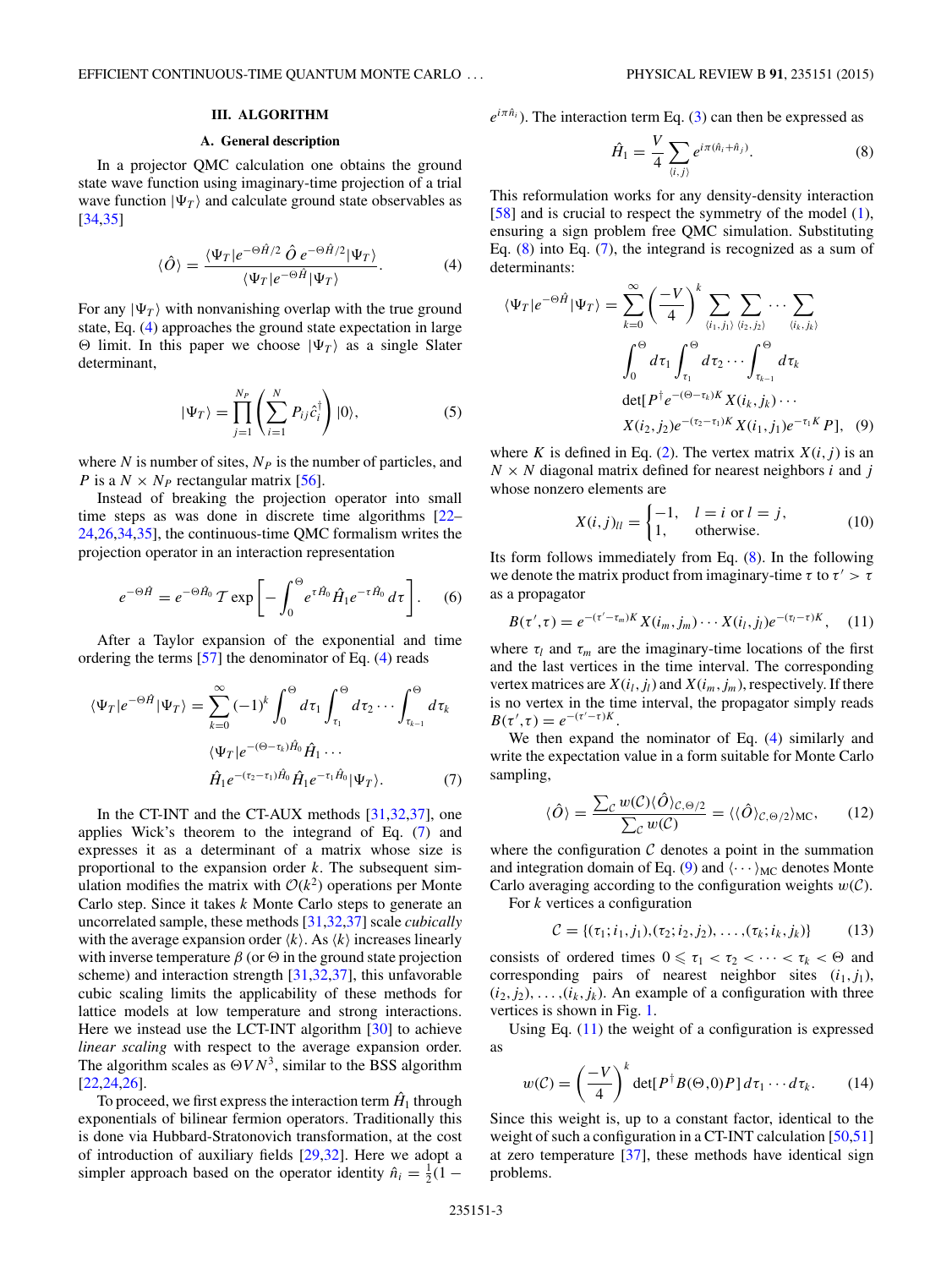<span id="page-4-0"></span>

FIG. 1. (Color online) A configuration with  $k = 3$  vertices. We divide the imaginary-time axis into intervals of size  $\Delta$  and sweep through them sequentially. In each interval we propose updates that either insert or remove a vertex. Measurement is performed at the center of the imaginary-time  $\tau = \Theta/2$ .

The quantum mechanical average  $\langle \hat{O} \rangle_{C,\tau}$  of an operator  $\hat{O}$ inserted into a configuration C at imaginary-time *τ* :

$$
\langle \hat{O} \rangle_{\mathcal{C},\tau} \n= \frac{\langle \Psi_T | e^{-(\Theta - \tau_k) \hat{H}_0} e^{i \pi (\hat{n}_{i_k} + \hat{n}_{j_k})} \cdots \hat{O} \cdots e^{i \pi (\hat{n}_{i_1} + \hat{n}_{j_1})} e^{-\tau_1 \hat{H}_0} |\Psi_T \rangle}{\langle \Psi_T | e^{-(\Theta - \tau_k) \hat{H}_0} e^{i \pi (\hat{n}_{i_k} + \hat{n}_{j_k})} \cdots e^{i \pi (\hat{n}_{i_1} + \hat{n}_{j_1})} e^{-\tau_1 \hat{H}_0} |\Psi_T \rangle}
$$

can be evaluated using Wick's theorem since  $\hat{O}$  is sandwiched between two Slater determinants.

#### **B. Monte Carlo sampling**

In this section we first explain how to sample using the weights Eq. [\(14\)](#page-3-0) and then discuss efficient ways to perform update and measurement using equal-time Green's function.

#### *1. General procedure*

To sample configurations C according to the weight  $w(C)$  we use the Metropolis-Hastings algorithm [\[59,60\]](#page-10-0). Starting from a configuration  $\mathcal C$  we propose to move to a new configuration  $\mathcal C'$ with an *a priori* probability  $A(C \rightarrow C')$ . The new configuration is then accepted with probability  $p(C \to C') = \min\{1, r(C \to C')\}$  $\mathcal{C}'$ )}, where the acceptance ratio *r* is

$$
r(C \to C') = \frac{w(C')A(C' \to C)}{w(C)A(C \to C')}.
$$
 (15)

To facilitate fast computation of the acceptance rate, we divide the imaginary-time axis into intervals of size  $\Delta$ , as shown in Fig. 1. We focus our updates on one interval at a time, proposing several times to either insert or to remove an existing vertex at time  $\tau$  of site indices  $\langle i, j \rangle$ . Sweeping through the intervals we achieve ergodicity. While such sequential updates violate the detailed balance condition, a global balance condition is still restored as long as the updates within each interval satisfy *local* detailed balance [\[61\]](#page-10-0).

Using shorthand notations [\[24,26\]](#page-10-0),

$$
L(\tau) = P^{\dagger} B(\Theta, \tau) \quad \text{and} \quad R(\tau) = B(\tau, 0)P, \tag{16}
$$

the insertion or removal at time  $\tau$  changes R to  $R^{\pm}$  =  $X(i, j)^{\pm 1}R$ . Note that for the model Eq. [\(1\)](#page-2-0) studied here  $R^+ = R^-$  because  $X(i, j)^{-1} = X(i, j)$ , but the general Monte Carlo scheme does not rely on this property. The acceptance ratios are

$$
r_{\text{add}} = -\frac{\det(LR^{+})}{\det(LR)} \frac{VN_b \Delta}{4(n+1)},\tag{17}
$$

$$
r_{\text{remove}} = -\frac{\det(LR^{-})}{\det(LR)} \frac{4n}{N_b V \Delta},\tag{18}
$$

where  $N_b$  is the number of interacting bonds of the system,  $\Delta$ is the length of the time interval on which we propose updates, and *n* is the number of vertices in this interval. While insertion and removal updates are sufficient to ensure ergodicity of the sampling, one can nevertheless implement additional updates to improve the sampling efficiency, such as change the site index of a vertex (see Appendix [A\)](#page-9-0).

After a full sweep through all the intervals, we measure the expectation values of observables close to the center  $\tau = \Theta/2$ .

#### *2. Fast update using equal-time Green's function*

Crucial for the performance of the algorithm is a fast calculation of the acceptance ratios Eqs.  $(17)$  and  $(18)$ . They can be efficiently computed from the equal time Green's functions  $G_{lm}(\tau) = \langle \hat{c}_l \hat{c}_m^{\dagger} \rangle_{\mathcal{C}, \tau}$ , which in matrix form reads [\[24,26\]](#page-10-0)

$$
G(\tau) = \mathbb{I} - R(\tau)[L(\tau)R(\tau)]^{-1}L(\tau). \tag{19}
$$

The determinant ratio in Eqs. (17) and (18) can be expressed using the Green's function as [\[24,26\]](#page-10-0)

$$
-\frac{\det(LR^{\pm})}{\det(LR)} = -\det{\{\mathbb{I} + [X(i,j)^{\pm 1} - \mathbb{I}](\mathbb{I} - G)\}}
$$
  
= -\det{\begin{pmatrix} 1 - 2(1 - G\_{ii}) & 2G\_{ij} \\ 2G\_{ji} & 1 - 2(1 - G\_{jj}) \end{pmatrix}}  
= 4G\_{ij}G\_{ji}. (20)

The second equality follows from  $[X(i, j)^{\pm 1} - \mathbb{I}]_{lm} =$  $-2\delta_{li}\delta_{im} - 2\delta_{lj}\delta_{jm}$ . With an appropriately chosen trial wave function, the equal-time Green's function of our model [\(1\)](#page-2-0) has an important symmetry property which we prove in Appendix [B:](#page-9-0)

$$
G_{ji}(\tau) = \delta_{ij} - \eta_i \eta_j G_{ij}(\tau), \qquad (21)
$$

where  $\eta_i = \pm 1$  for site *i* belongs to the A(B) sublattice. Similar to the case of CT-INT [\[50,51\]](#page-10-0), Eq. (21) implies  $G_{ii} = 1/2$  and  $G_{ij} = G_{ji}$  for nearest neighbors. With this we can further simplify the determinant ratios to  $4G_{ij}G_{ji} = 4G_{ij}^2$ . Since the remaining factors in Eqs.  $(17)$  and  $(18)$  are all positive, there is no sign problem in the simulation of the model [\(1\)](#page-2-0) [\[50,51\]](#page-10-0).

If a proposed Monte Carlo move is accepted, we update the Green's function to  $G^{\pm} = \mathbb{I} - R^{\pm} (LR^{\pm})^{-1}L$  using

$$
G_{lm}^{\pm}=G_{lm}-\frac{G_{lj}(G_{im}-\delta_{im})}{G_{ij}}-\frac{G_{li}(G_{jm}-\delta_{jm})}{G_{ji}}.
$$
 (22)

For a proof see Appendix [C.](#page-9-0)

In the Monte Carlo updates we always keep track of the Green's function at the imaginary-time *τ* for which we propose an update. For the next Monte Carlo move we need to propagate the Green's function to a different imaginarytime  $\tau'$ , which can be done by the following similarity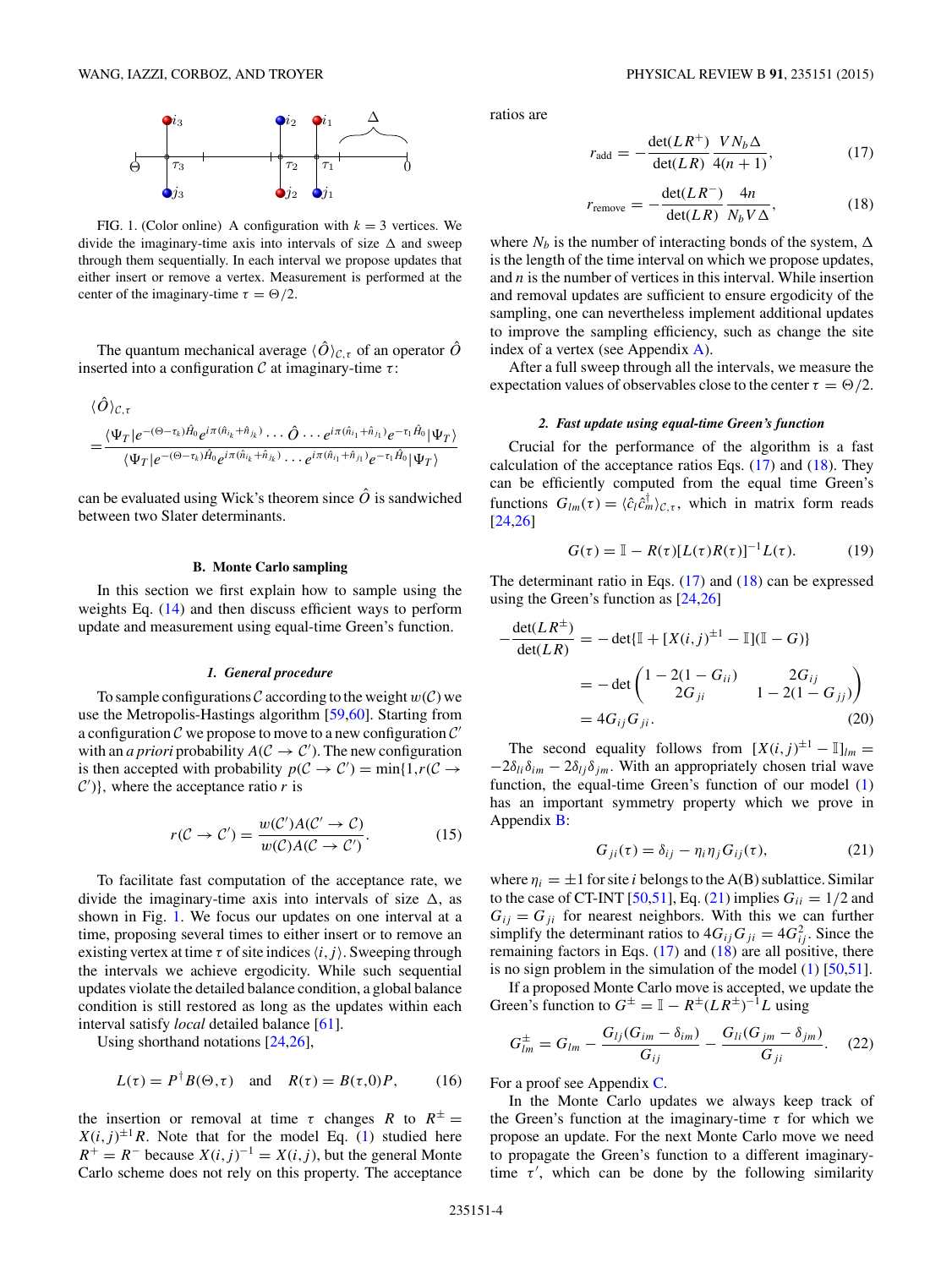<span id="page-5-0"></span>transformation (assuming  $\tau' > \tau$ )

$$
G(\tau') = B(\tau', \tau)G(\tau)[B(\tau', \tau)]^{-1}.
$$
 (23)

Propagating the Green's function using the tricks discussed in Sec. III C, Eq. (23) is more efficient than calculating  $G(\tau')$ from scratch using Eq. [\(19\)](#page-4-0).

#### *3. Observables*

All expectation values  $\langle \hat{O} \rangle_{\mathcal{C},\tau}$  can be related to the Green's function using Wick's theorem. For example, the density-density correlation function can be expressed  $\frac{\partial a}{\partial n}$   $\langle \hat{n}_l \hat{n}_m \rangle_{\mathcal{C},\tau} = (1 - G_{ll})(1 - G_{mm}) + (\delta_{lm} - G_{ml})G_{lm}$ . Using Eq. [\(21\)](#page-4-0), the density-density correlation functions is measured as

$$
C(l,m) = \left\langle \left(\hat{n}_l - \frac{1}{2}\right) \left(\hat{n}_m - \frac{1}{2}\right) \right\rangle
$$

$$
= \eta_l \eta_m \left\langle G_{lm}^2 \left(\frac{\Theta}{2}\right) \right\rangle_{MC}, \qquad (24)
$$

the staggered CDW structure factor as

$$
M_2 = \frac{1}{N^2} \sum_{l,m} \eta_l \eta_m \left\langle \left(\hat{n}_l - \frac{1}{2}\right) \left(\hat{n}_m - \frac{1}{2}\right) \right\rangle
$$
  
= 
$$
\frac{1}{N^2} \sum_{l,m} \left\langle G_{lm}^2 \left(\frac{\Theta}{2}\right) \right\rangle_{MC},
$$
 (25)

and the kinetic energy and interaction energy as

$$
\langle \hat{H}_0 \rangle = -\operatorname{Tr}\left(K \left\langle G \left(\frac{\Theta}{2}\right) \right\rangle_{\text{MC}}\right),\tag{26}
$$

$$
\langle \hat{H}_1 \rangle = -V \sum_{\langle l,m \rangle} \left\langle G_{lm}^2 \left( \frac{\Theta}{2} \right) \right\rangle_{\text{MC}} . \tag{27}
$$

Another useful observable is the average expansion order

$$
\langle k \rangle = -\left\langle \int_0^\Theta \langle \hat{H}_1 \rangle_{\mathcal{C},\tau} d\tau \right\rangle_{\rm MC}.
$$
 (28)

Since there is no translational invariance along the imaginarytime axis,  $\langle k \rangle$  is not directly related to the interaction energy  $\langle \hat{H}_1 \rangle$  as it is in the finite temperature case [\[31\]](#page-10-0). Nevertheless, Eq. (28) still suggests  $\langle k \rangle \sim \Theta V N$ , i.e., the average number of vertices scales linearly with the projection time, the interaction strength, and the system size. The fact that we are dealing with *k* of *N*  $\times$  *N* matrices compared to the single 2*k*  $\times$  2*k* matrix of the CT-INT case [\[51\]](#page-10-0) allows LCT-INT to achieve an  $O(\Theta V N^3)$ scaling, as we will discuss in the next section.

#### **C. Algorithm optimization and complexity**

Achieving the same scaling of  $O(OVN^3)$  as in the BSS algorithm requires a careful implementation, for which an optimal choices of single particle basis and splitting imaginary time into intervals is crucial.

#### *1. Optimal single-particle basis*

The main computational effort in performing the Monte Carlo updates is the propagation of the Green's function to a new imaginary time using Eq.  $(23)$ . Implemented naively this involves dense matrix-matrix multiplication and requires  $O(N^3)$  operations, while the cost of the calculation of the determinant ratio in Eq. [\(20\)](#page-4-0) is  $\mathcal{O}(1)$  and update of the Green's function Eq.  $(22)$  is  $\mathcal{O}(N^2)$ .

This unfavorable scaling can be circumvented by working in the eigenbasis of the noninteracting Hamiltonian [\[30\]](#page-10-0). In this way all the computations for MC steps, Eqs.  $(20)$ ,  $(22)$ , and (23), can be performed with complexity  $\mathcal{O}(N^2)$ .

For this we have to use basis-transformed Green's functions  $\tilde{G} = U^{\dagger} G U$ , where *U* are the eigenvectors of the single-particle Hamiltonian  $U^{\dagger} K U = \text{diag}(E_1, E_2, \dots, E_N)$ . The basis change modifies the propagators to

$$
(U^{\dagger}e^{-\tau K}U)_{lm} = e^{-E_l \tau} \delta_{lm}, \qquad (29)
$$

$$
(U^{\dagger} X(i,j) U)_{lm} = \delta_{lm} - 2U^{\dagger}_{li} U_{im} - 2U^{\dagger}_{lj} U_{jm}.
$$
 (30)

In this basis the multiplication of  $\tilde{G}$  by either Eq. (29) or (30) requires only  $\mathcal{O}(N^2)$  operations instead of  $\mathcal{O}(N^3)$  [\[30\]](#page-10-0). The disadvantage is that now the calculation of the determinant ratio Eq. [\(20\)](#page-4-0) is slightly more expensive. However, since we only need one matrix element  $\hat{G}_{ij} = (U \tilde{G} U^{\dagger})_{ij}$ , which can be calculated using matrix-vector multiplication and vector inner products, this  $O(N^2)$  overhead will not affect the overall scaling of the algorithm. Similarly, updating of the Green's function in the eigenbasis also keeps an  $O(N^2)$  scaling (see Appendix [D\)](#page-9-0).

Working in the eigenbasis of the noninteracting Hamiltonian does not increase the complexity of the measurements either. One can choose to measure single particle observables in the eigenbasis and perform a basis rotation afterwards. Alternatively one can rotate  $\tilde{G}$  back to  $G$  with  $O(N^3)$ operations for each measurement. Since measurements are performed only after a full sweep through all intervals, this does not affect the overall scaling of the algorithm. For many physical observables of interest we only need *Gij* for neighboring sites  $\langle i, j \rangle$  or for fixed site *i* because of translational invariance, which would reduce the required basis transformation to just  $O(N^2)$  operations.

#### *2. Optimal interval size*

Finally we show that by choosing the number of intervals  $M = \Theta/\Delta$  proportional to the average number of vertices one can achieve an overall  $O(OVN^3)$  scaling in the algorithm. For each MC update, we need to propagate the Green's function from some time  $\tau$  to another time  $\tau'$  in the same interval. This will on average pass through  $\frac{|\tau-\tau'|}{\Theta}$   $\langle k \rangle$  existing vertices, which is of order  $O(\langle k \rangle/M)$ . As we need  $O(N^2)$  operations to pass through each vertex and  $O(N^2)$  for calculating the acceptance rate and for the actual update, one Monte Carlo step requires  $\mathcal{O}(\max\{1, \langle k \rangle/M\}N^2)$  operations, where the max function accounts for the case of an empty interval.

A sweep through all intervals and updating  $\langle k \rangle$  vertices results in an overall number of  $\mathcal{O}(\max\{1, \langle k \rangle / M\}N^2 \langle k \rangle)$ operations. By choosing the number of intervals  $M \sim \langle k \rangle$  we can achieve an optimal scaling  $\mathcal{O}(\langle k \rangle N^2) = \mathcal{O}(\Theta V N^3)$ . This should be compared to the scaling of other continuous-time methods which scale as  $\langle k \rangle^3$  ∼  $\Theta^3 V^3 N^3$  [\[31,32,37,38\]](#page-10-0).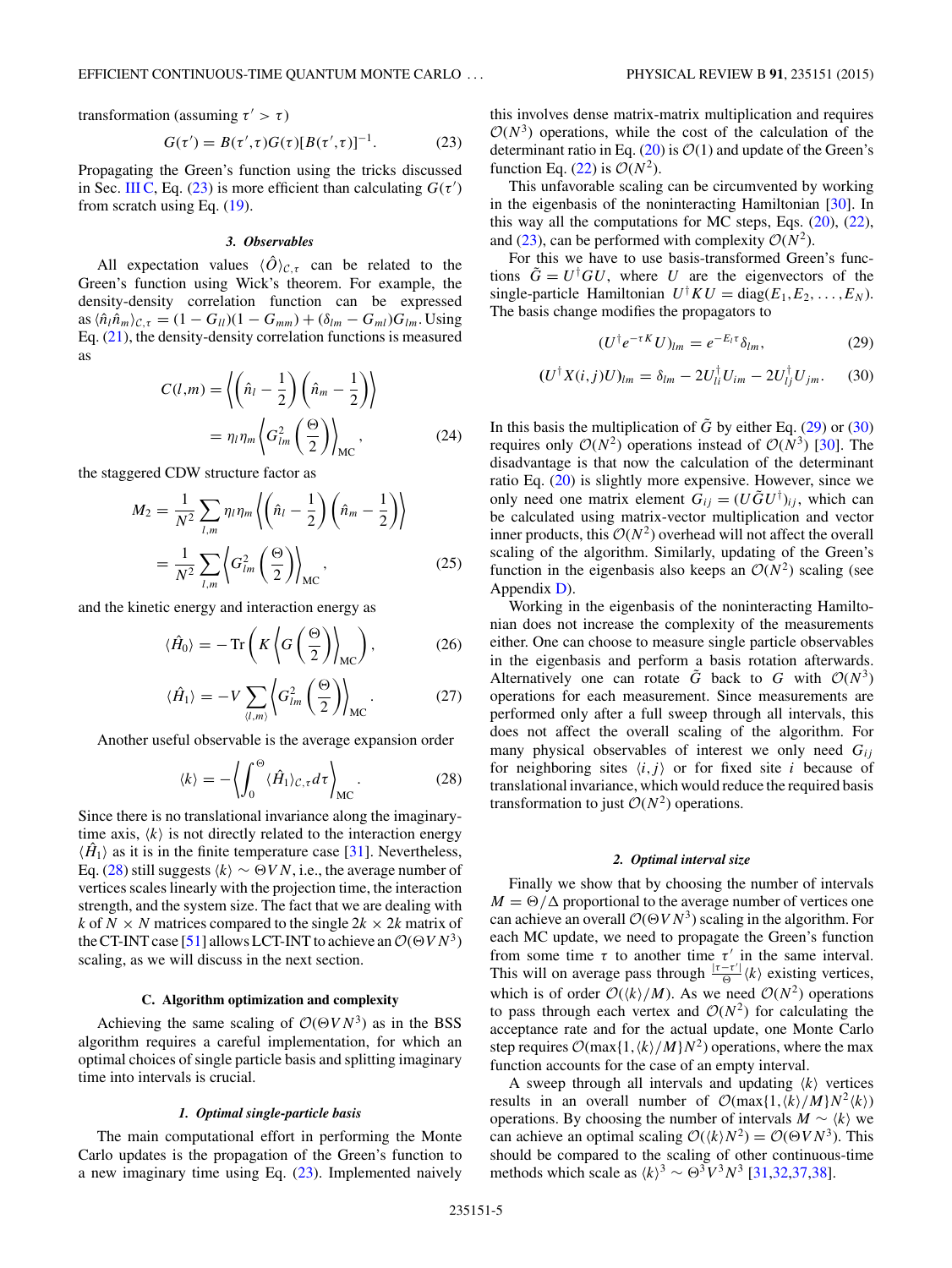#### **D. Numerical stabilization**

<span id="page-6-0"></span>As in the BSS algorithm the multiplication of the Green's function with the propagator  $B(\tau', \tau)$  for large imaginary time suffers from numerical instabilities because the matrix multiplication mixes large and small scales in the propagator. We stabilize the calculation following a similar approach as used for the BSS method [\[23\]](#page-10-0). The following discussion largely follows Refs. [\[24,26\]](#page-10-0) with the difference that our stabilization is done in continuous time and in the eigenbasis of the single-particle Hamiltonian.

To avoid accumulation of numerical errors we need to regularly recompute the Green's function using  $\tilde{G} = \mathbb{I}$  –  $U^{\dagger}R(LR)^{-1}LU$ , which requires us to have fast access to the matrices  $U^{\dagger}R$  and  $LU$  in a numerical stable way. We thus divide the imaginary-time axis into *I* intervals where within each interval the propagation is well-conditioned. The interval length is set by the inverse bandwidth and is independent of the total projection time  $\Theta$ . These intervals are different from the (shorter) intervals used for MC updates discussed above.

At the interval boundaries (corresponding to imaginarytimes  $\tau^{\ell=0} = 0, \ldots, \tau^{\ell=I} = \Theta$ ) we store  $I + 1$  matrices  $S^{\ell}$ . Depending on the current imaginary-time *τ* of the Monte Carlo sweep, they hold the matrix product either to the right or to the left,

$$
S^{\ell} = \begin{cases} U^{\dagger} R(\tau^{\ell}), & \text{if } \tau > \tau^{\ell}, \\ L(\tau^{\ell}) U, & \text{otherwise.} \end{cases}
$$
(31)

On the rightmost and leftmost boundaries  $S^{\ell=0} = U^{\dagger} P$  and  $S^{\ell=I} = P^{\dagger} U$ . The matrix  $S^{\ell}$  is updated whenever we cross the interval boundary  $\tau^{\ell}$  in the sweep along the imaginarytime axis. During a sweep from  $\tau = 0$  to  $\Theta$ , we multiply the propagator  $\tilde{B}(\tau^{\ell}, \tau^{\ell-1}) \equiv U^{\dagger} B(\tau^{\ell}, \tau^{\ell-1}) U$  with  $S^{\ell-1}$  to update  $S^{\ell} = \tilde{B}(\tau^{\ell}, \tau^{\ell-1}) S^{\ell-1}$ . In the backward sweep from  $\tau = \Theta$  to 0, we update  $S^{\ell}$  to  $S^{\ell} = S^{\ell+1} \tilde{B}(\tau^{\ell+1}, \tau^{\ell})$ .

We still need to stabilize the calculation of  $S^{\ell=0,\dots,I}$  themselves. Performing a singular-value decomposition (SVD)

$$
U^{\dagger}R = U_R D_R V_R, \qquad (32)
$$

$$
LU = U_L D_L V_L, \t\t(33)
$$

the different scales only appear in the diagonal matrices of singular values  $D_R$  and  $D_L$ . Since  $\tilde{G} = \mathbb{I} - U_R(V_L U_R)^{-1}V_L$ only depends on the well-conditioned matrices  $U_R$  and  $V_L$ , it is sufficient to keep track of them instead of the full matrix products. Therefore, before updating  $S^{\ell}$  we can perform an SVD on the matrix product  $\tilde{B}(\tau^{\ell}, \tau^{\ell-1})S^{\ell-1}$  or  $S^{\ell+1}\tilde{B}(\tau^{\ell+1}, \tau^{\ell})$ and only store  $U_R$  or  $V_L$ .

Using these stored matrices  $S^{\ell=0,\dots,I}$  we can easily recompute the Green's function at any imaginary time. To compute  $\tilde{G}(\tau)$  for  $\tau^{\ell+1} > \tau > \tau^{\ell}$  we can use the matrices  $S^{\ell+1}$  and  $S^{\ell}$  and calculate  $U_R = \tilde{B}(\tau, \tau^{\ell})S^{\ell}$  and  $V_L =$  $S^{\ell+1}$   $\tilde{B}(\tau^{\ell+1}, \tau)$ . The Green's function is then recomputed by  $\tilde{G} = \mathbb{I} - U_R (V_L U_R)^{-1} V_L.$ 

In the simulation we monitor the difference of the stabilized  $\tilde{G}$  and the old one to dynamically adjust the frequencies of the SVD and the recomputation of  $\tilde{G}$ . It turns out both frequencies are mainly set by the inverse bandwidth and are independent of the system size or the total projection time. Typically we need to perform one of such stabilizations for a propagation time  $\tau \sim 1/t$ . Since each of these stabilization steps costs  $\mathcal{O}(N^3)$ due to the SVD or matrix inverse and we need to perform  $\mathcal{O}(\Theta)$  of them per sweep, it ends up with a scaling of  $\mathcal{O}(\Theta N^3)$ , conforming with the overall scaling of the algorithm.

#### **E. Calculation of the Renyi entanglement entropy**

Quantum information based measures play an increasing role in the identification of quantum phases and phase transitions [\[62–65\]](#page-10-0). In particular, Refs. [\[66](#page-10-0)[–68\]](#page-11-0) devised measurements of the Renyi entanglement entropy in determinantal QMC simulations.

Since in the present algorithm the many-body ground state wave function is expressed as a sum of Slater determinants, the derivations of Ref. [\[66\]](#page-10-0) concerning the reduced density matrix hold. In particular, the rank-2 Renyi entanglement entropy  $S_2 = -\ln \text{Tr}(\hat{\rho}_A^2)$  of a region *A* can be calculated using

$$
e^{-S_2} = \frac{\sum_{\mathcal{C}, \mathcal{C}'} w(\mathcal{C}) w(\mathcal{C}') \det[G_A G'_A + (\mathbb{I} - G_A)(\mathbb{I} - G'_A)]}{\sum_{\mathcal{C}, \mathcal{C}'} w(\mathcal{C}) w(\mathcal{C}')} ,
$$
\n(34)

where  $C$  and  $C'$  are configurations of two independent replicas and  $G_A$ ,  $G'_A$  are the corresponding Green's function restricted to the region *A*.

Although the estimator Eq. (34) is easy to implement, we observe it shows large fluctuations at strong interaction [\[67](#page-10-0)[,69,70\]](#page-11-0). We leave a discussion of extended ensemble simulations [\[67,](#page-10-0)[68,71\]](#page-11-0) in the LCT-INT formalism for a future study.

#### **F. Direct sampling of derivatives**

An advantage of continuous-time algorithms over discretetime algorithms is that the Monte Carlo weight Eq. [\(14\)](#page-3-0) are homogeneous functions of the interaction strength *V*. This allows us to directly sample the derivatives of any observable with respect to *V* using its covariance with the expansion order *k*,

$$
\frac{\partial \langle \hat{O} \rangle}{\partial V} = \left\langle \frac{\partial \hat{O}}{\partial V} \right\rangle + \frac{1}{V} (\langle \hat{O}k \rangle - \langle \hat{O} \rangle \langle k \rangle). \tag{35}
$$

Higher order derivatives can be sampled in a similar way. Derivatives are useful for discovering quantum phase transitions and locating critical points.

In discrete time approaches calculation of such observables either relies on the Hellmann-Feynman theorem [\[72,73\]](#page-11-0) which is limited to the first order derivative of the total energy  $\langle \hat{H} \rangle$ [\[74,75\]](#page-11-0), or requires noisy numerical differentiation of Monte Carlo data [\[18\]](#page-10-0).

#### **IV. RESULTS**

We finally present results obtained with our algorithm, starting with benchmarks that demonstrate the correctness before presenting new results regarding the quantum critical point of the model Eq. [\(1\)](#page-2-0).

#### **A. Benchmarks**

For all of our results we use a projection time  $\Theta t = 40$ and use ground state of the noninteracting Hamiltonian  $\hat{H}_0$  as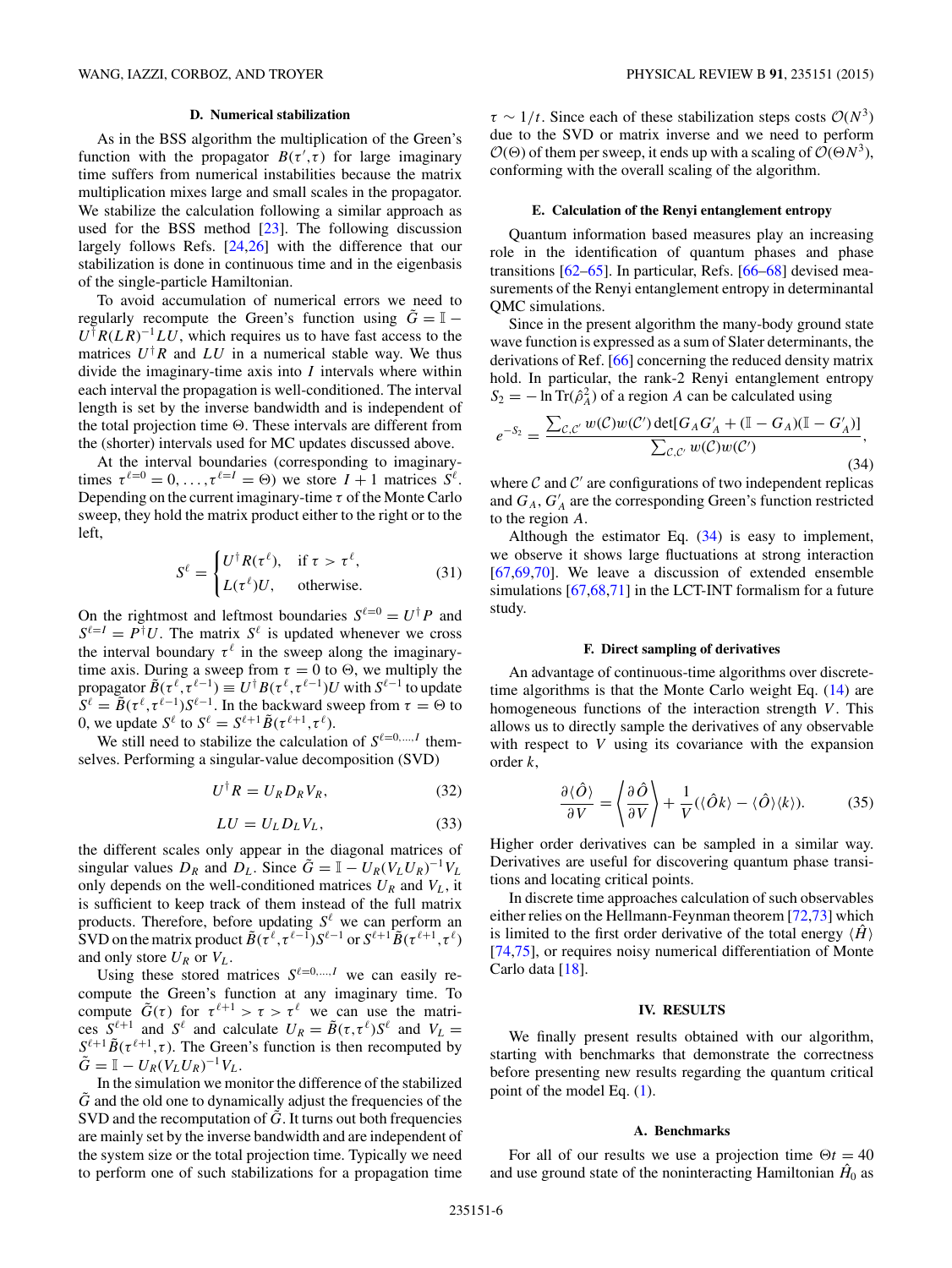<span id="page-7-0"></span>

FIG. 2. (Color online) Density-density correlation function of a 32-site chain with periodic boundary condition. Solid lines are DMRG results.

the trial wave function. In case of degenerate noninteracting ground states, we take as trial wave function the ground state of a system with antiperiodic boundary condition in the *x* direction and periodic boundary condition along the *y* direction.

We start by showing results for a periodic chain. Figure 2 shows the density-density correlation function of a periodic chain compared with results from density matrix renormalization group (DMRG) calculations, where  $C(r)$  is averaged over all pairs in Eq.  $(24)$  with the same distances *r*. At moderate computational cost we can perfectly reproduce the exact ground state quantities using projection LCT-INT (filled dots).

Figure 3 compares the results obtained with our algorithm to exact diagonalization (solid lines) for an  $N = 18$  site honeycomb lattice. Our method correctly produces ground state results for the total energy, interaction energy, as well as the staggered density structure factor.



FIG. 3. (Color online) Interaction energy (red dots), ground state energy (yellow squares), and CDW structure factor  $M_2$  (blue triangles) of an  $N = 18$  site honeycomb lattice shown in the inset. Solid lines are exact diagonalization results.



FIG. 4. (Color online) Ground state energy per site of a honeycomb lattice versus inverse system length 1*/L* (QMC) or inverse bond dimension 1*/D* (iPEPS). The QMC results of periodic boundary conditions and antiperiodic boundary conditions approach to the thermodynamic limit value from different sides.

Finally, we compare with infinite projected entangled-pair states (iPEPS) results obtained for the honeycomb lattice [\[51](#page-10-0)[,76,77\]](#page-11-0). iPEPS is a variational method which works in the thermodynamic limit, whose accuracy can be systematically improved by increasing the bond dimension *D*. Figure 4 shows the ground state energy per site versus 1*/L* together with iPEPS results versus 1*/D*. QMC results for systems with periodic boundary conditions and those antiperiodic boundary condition along the *x* direction approach the  $L \rightarrow \infty$  limit from different sides, thus bracketing the ground state energy in the thermodynamic limit. Extrapolation of all data yields consistent results. Figure [5](#page-8-0) shows the CDW structure factor *M*<sup>2</sup> versus 1*/L*, which extrapolates to the square of the CDW order parameter. iPEPS on the other hand can directly measure the order parameter since the symmetry is spontaneously broken for an infinite system. Extrapolation again yields consistent results and shows the system orders for  $V/t = 1.4$  but not at  $V/t = 1.0$ .

#### **B. Fermionic quantum critical point**

We finally apply the projector LCT-INT to study the quantum critical point of the spinless *t*-*V* model on a honeycomb lattice, which we previously studied by CT-INT simulations [\[51\]](#page-10-0). Our calculations go beyond the previous results in two aspects. We can directly address the  $T = 0$  quantum critical point using the projection version of LCT-INT and we are able to reach larger system sizes up to  $L = 18$ . Since a detailed finite size scaling study is beyond the scope of this paper, we use the critical values obtained in Ref. [\[51\]](#page-10-0) and check for consistency. The CDW structure factor should follow the scaling ansatz

$$
M_2 L^{z+\eta} = \mathcal{F}[(V - V_c)L^{1/\nu}], \tag{36}
$$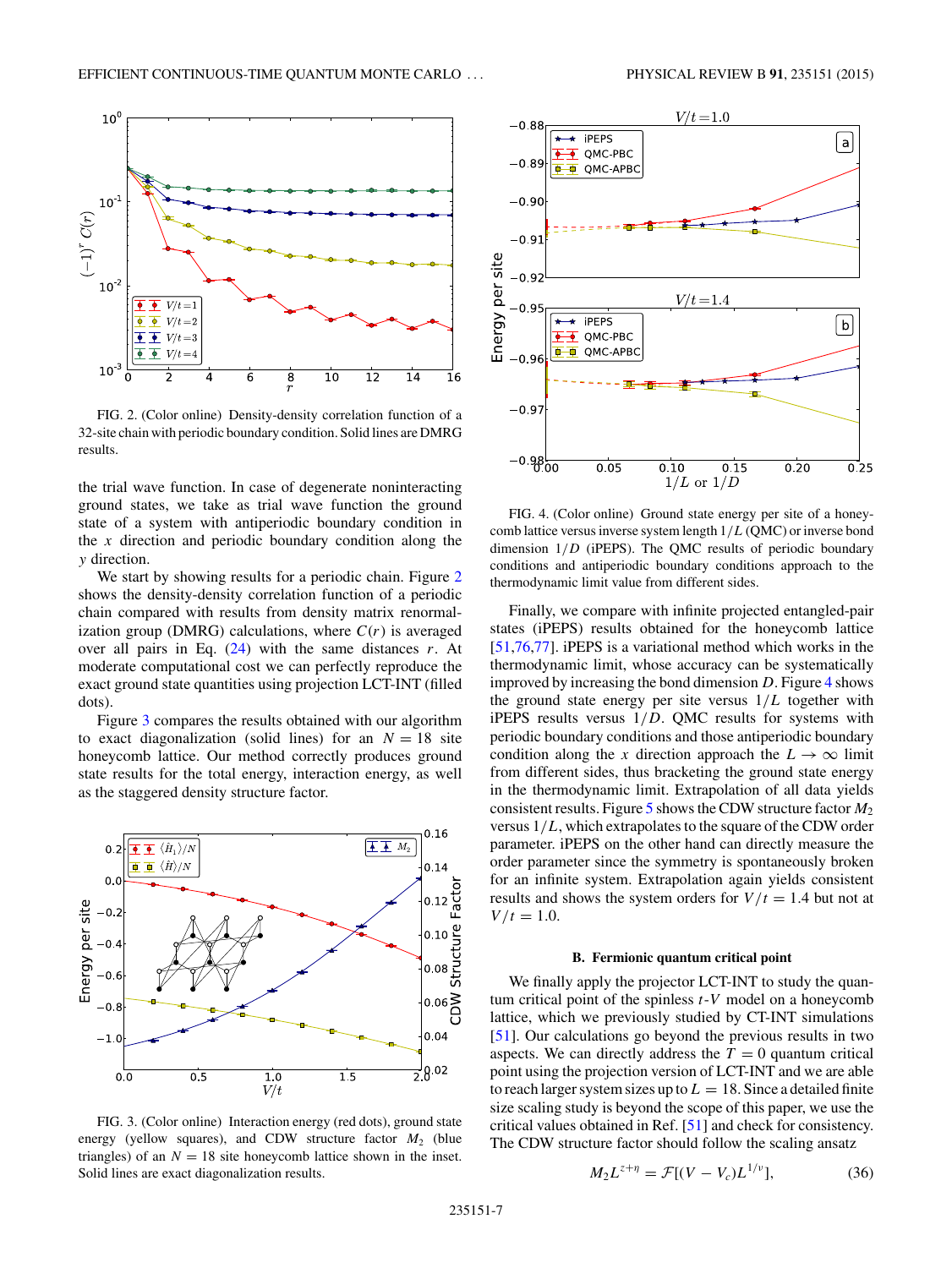<span id="page-8-0"></span>

FIG. 5. (Color online) The QMC results for the CDW structure factor compared with the square of CDW order parameter calculated using iPEPS. For  $V/t = 1$  the CDW order parameter vanishes for bond dimensions  $D > 8$  in iPEPS. For  $V/t = 1.4$  we used a linear fit in 1*/D* of the CDW order parameter to obtain an estimate in the infinite *D* limit (see Ref. [\[51\]](#page-10-0) for more details).

where we previously found  $z + \eta = 1.302$ ,  $v = 0.8$ , and  $V_c/t = 1.356$  [\[51\]](#page-10-0). Figure 6(a) shows the scaled CDW structure factor  $M_2L^{z+\eta}$  where all curves cross around  $V_c$ when using these critical exponents. Scaling of the *x* axis using  $(V - V_c)L^{1/\nu}$  yields good data collapse, shown in Fig. 6(b). We conclude that the new zero temperature results in a larger system size are consistent with previous findings concerning critical point and critical exponents in Ref. [\[51\]](#page-10-0).

#### **V. DISCUSSION**

In this paper we presented details of the ground state version of the LCT-INT algorithm of Ref. [\[30\]](#page-10-0). As a continuous-time QMC algorithm it eliminates the Trotter error due to time discretization of the BSS algorithm while still keeping the favorable *linear scaling* with projection time and interacting strength. It is therefore well suited for simulations of the ground state of strongly correlated lattice fermions.

Although the LCT-INT algorithms [\[30\]](#page-10-0) and the projection version described here share operational similarities with the BSS algorithm [\[22–24,26,34,34\]](#page-10-0), there are important differences. In the BSS formalism, one breaks the projection operator *e*<sup>−</sup>*H*<sup>ˆ</sup> into small discrete time steps and performs Trotter-Suzuki decomposition for each time step, which leads to a systematic time-discretization error. The BSS algorithm then decouples the interaction terms using auxiliary fields. A typical update scheme is to sweep through these time slices [\[24,26\]](#page-10-0) and flip the auxiliary fields, similar to our scheme of sweeping through the intervals. However, the time slices of the BSS algorithm are fixed in time and their number is



FIG. 6. (Color online) (a) Scaled CDW structure factor of different system sizes cross at the transition point. (b) Scaled CDW structures factor collapse onto a single curve when plotted against scaled interaction strength.

proportional to the projection time. Each time slice contains  $O(N)$  auxiliary fields, therefore even with a brute force propagation of the Green's function on the site basis [Eq. [\(23\)](#page-5-0)] one can achieve  $O(N^3)$  scaling. While in our case the number and positions of vertices are allowed to fluctuate so we need to propagate in the eigenbasis [Eqs.  $(29)$  and  $(30)$ ] and use  $M \sim \langle k \rangle$  intervals such that on average each interval contains a single vertex to achieve a similar  $O(N^3)$  scaling.

Formally the Monte Carlo weight in Eq. [\(7\)](#page-3-0) is similar to the local weight of the CT-HYB method [\[33,](#page-10-0)[78\]](#page-11-0). In particular the matrix version of CT-HYB [\[78\]](#page-11-0) also evaluates the Monte Carlo weight in the eigenbasis of a propagator. However, our case is simpler because  $e^{-\tau \hat{H}_0}$  is a single particle propagator and the Monte Carlo weight simplifies to a determinant instead of a trace in the many-body Hilbert space in CT-HYB. The present method can still benefit from algorithmic developments for the CT-HYB method. In particular a Krylov approach for imaginary-time propagation [\[79\]](#page-11-0) may bring the cost of propagation of the Green's function to  $O(N^2)$ . Our "sweep through intervals" scheme is also similar to the sliding window approach of the CT-HYB algorithm [\[80\]](#page-11-0). One may alternatively consider using trees or skip list data structure to store partial matrix products [\[38](#page-10-0)[,81\]](#page-11-0).

Besides being free of the discretization error, the continuous-time QMC approach provides a direct means to compute quantities such as observable derivatives Eq. [\(35\)](#page-6-0) that are harder to obtain in discrete time simulations. These in turn may be used to locate interesting phase transitions with an accuracy that cannot easily be reached by standard discrete-time algorithms. Furthermore, the simple interaction dependency of the Monte Carlo weight  $w(C) \sim V^k$  allows straightforward combination with the histogram reweighting [\[44,45\]](#page-10-0) or the Wang-Landau sampling [\[14,46\]](#page-10-0) techniques.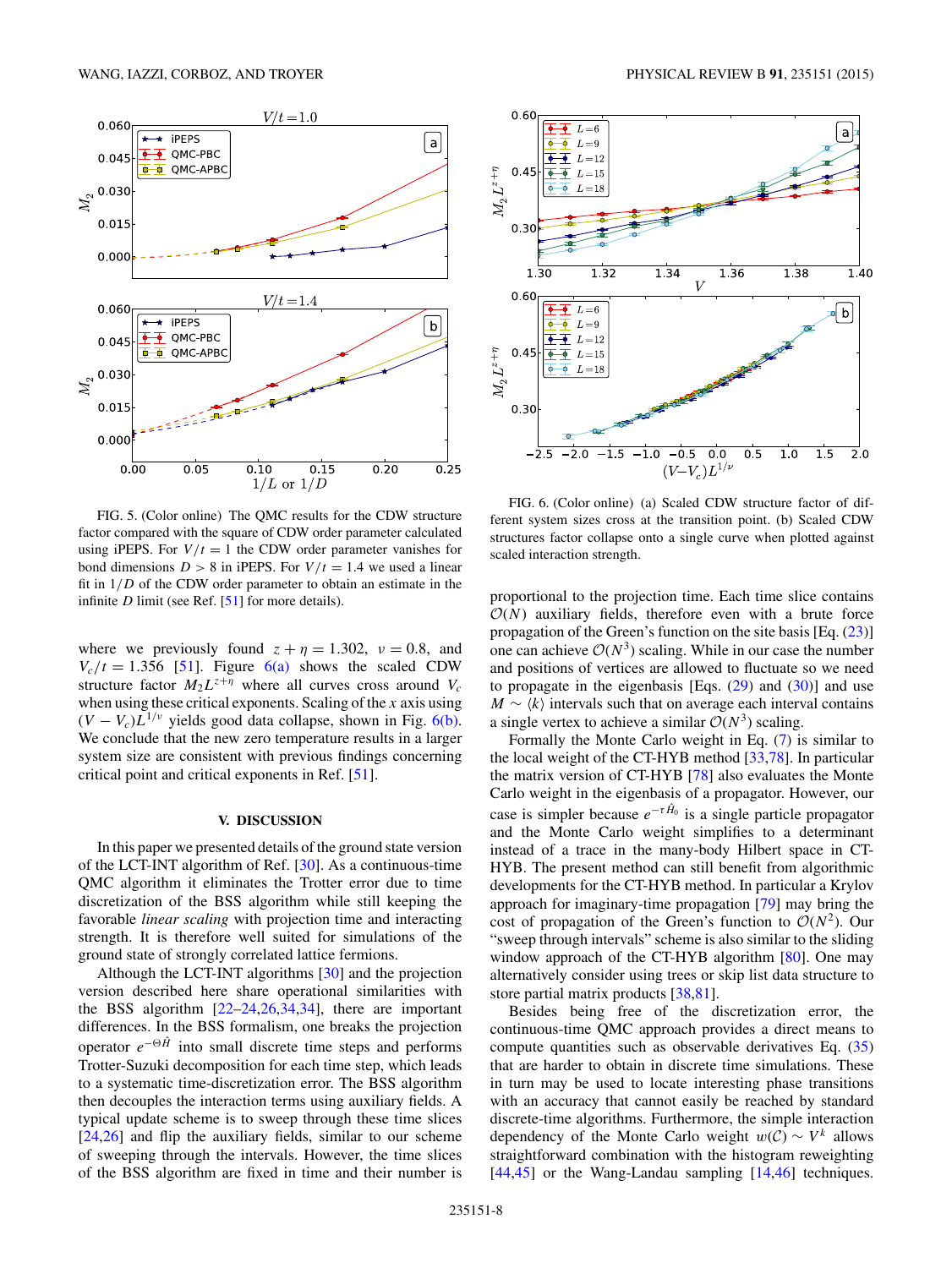<span id="page-9-0"></span>Both approaches can produce results in a *continuous range* of interaction strength by recording histograms over the perturbation order *k*. Combined with Eq. [\(35\)](#page-6-0), the method offers new exciting opportunities to bring the study of quantum criticality of correlated fermions to a new level, approaching to what was achieved in the simulations of the classical [\[82\]](#page-11-0) and quantum spin systems [\[83\]](#page-11-0).

We envision measuring unequal-time correlation functions [\[84\]](#page-11-0) as another possible future development of the method. We hope adopting this method in dynamical mean field theory framework [\[28,](#page-10-0)[85,86\]](#page-11-0) as an impurity solver can provide further insight into strongly correlated systems at low temperatures.

#### **ACKNOWLEDGMENTS**

The authors thank Fahker Assaad, Jakub Imriška, and Hiroshi Shinaoka for helpful discussions. Simulations were performed on the Mönch cluster of Platform for Advanced Scientific Computing (PASC), the Brutus cluster at ETH Zurich, and the "Monte Rosa" Cray XE6 at the Swiss National Supercomputing Centre (CSCS). We have used ALPS libraries [\[87\]](#page-11-0) for Monte Carlo simulations and data analysis. DMRG results in Fig. [2](#page-7-0) have been obtained using mps\_optim application [\[88\]](#page-11-0) of the ALPS project. This work was supported by ERC Advanced Grant SIMCOFE, by the Swiss National Science Foundation through the National Competence Centers in Research QSIT and MARVEL, and the Delta-ITP consortium [a program of the Netherlands Organisation for Scientific Research (NWO) that is funded by the Dutch Ministry of Education, Culture and Science (OCW)].

#### **APPENDIX A: SITE-SHIFT UPDATE**

An optional additional update changes the vertex  $X(i, j)$  by moving the site *j* to another neighbor of the site *i* denoted by  $j'$ . This will change the vertex matrix to  $X(i, j')$ . It amounts to inserting a vertex matrix  $X(j, j')$  at the same imaginary time without changing the perturbation order. The acceptance ratio is

$$
r_{\text{shift}} = \frac{\det(LX(j,j')R)}{\det(LR)} = -4G_{jj'}G_{j'j}.
$$
 (A1)

Since sites *j* and *j'* belong to the same sublattice,  $G_{ji'} =$  $-G_{j'j}$  [see Eq. [\(21\)](#page-4-0)] ensures the acceptance ratio is positive. The formula for updating the Green's function after a shift move is identical to Eq.  $(22)$ , with indices *i*, *j* replaced by *j*, *j'*.

#### **APPENDIX B: PROOF OF EQ. [\(21\)](#page-4-0)**

Equation  $(21)$  is easiest to prove in the finite temperature formalism. Suppose the trial wave function  $|\Psi_T\rangle$  is the ground state of a noninteracting trial Hamiltonian  $K<sub>T</sub>$ . The equal time Green's function can be formally written as

$$
G(\tau) = \lim_{\beta \to \infty} [\mathbb{I} + B(\tau, 0)e^{-\beta K_T} B(\Theta, \tau)]^{-1}.
$$
 (B1)

- [1] H. G. Evertz, G. Lana, and M. Marcu, [Phys. Rev. Lett.](http://dx.doi.org/10.1103/PhysRevLett.70.875) **[70](http://dx.doi.org/10.1103/PhysRevLett.70.875)**, [875](http://dx.doi.org/10.1103/PhysRevLett.70.875) [\(1993\)](http://dx.doi.org/10.1103/PhysRevLett.70.875).
- [2] H. G. Evertz, [Adv. Phys.](http://dx.doi.org/10.1080/0001873021000049195) **[52](http://dx.doi.org/10.1080/0001873021000049195)**, [1](http://dx.doi.org/10.1080/0001873021000049195) [\(2003\)](http://dx.doi.org/10.1080/0001873021000049195).

We introduce a diagonal matrix  $D_{ij} = \eta_i \delta_{ij}$  and the bipartite conditions implies  $DKD = -K$ . Together with  $[X(i, j)^{-1}]^T = DX(i, j)D$  this shows that  $[B(\tau_1, \tau_2)^{-1}]^T =$  $DB(\tau_1, \tau_2)D$ . Similarly, assuming the trial Hamiltonian also satisfies  $DK_T D = -K_T$ , one has  $e^{\beta K_T} = De^{-\beta K_T} D$ . Combing these facts it is then straightforward to show that

$$
[G(\tau)]^T - \mathbb{I} = \lim_{\beta \to \infty} [\mathbb{I} + B(\Theta, \tau)^T e^{-\beta K_T} B(\tau, 0)^T]^{-1} - \mathbb{I}
$$
  
=  $-\lim_{\beta \to \infty} {\{\mathbb{I} + [B(\tau, 0)^{-1}]^T e^{\beta K_T} [B(\Theta, \tau)^{-1}]^T \}^{-1}}$   
=  $-\lim_{\beta \to \infty} [\mathbb{I} + DB(\tau, 0) e^{-\beta K_T} B(\Theta, \tau) D]^{-1}$   
=  $-DG(\tau)D.$  (B2)

This proves Eq. [\(21\)](#page-4-0).

#### **APPENDIX C: PROOF OF EQ. [\(22\)](#page-4-0)**

Notice that  $X(i, j)_{lm} = \delta_{lm}(1 - 2\delta_{li} - 2\delta_{mj})$ ,  $G^{\pm}$  can be obtained from *G* using the Sherman-Morrison formula twice [\[24,26\]](#page-10-0):

$$
G_{lm}^{\pm} = G'_{lm} + bG'_{lj}(\delta_{jm} - G'_{jm}), \tag{C1}
$$

$$
G'_{lm} = G_{lm} + aG_{li}(\delta_{im} - G_{im}), \qquad (C2)
$$

where

$$
a = \frac{2}{1 - 2(1 - G_{ii})},
$$
 (C3)

$$
b = \frac{2}{1 - 2(1 - G'_{jj})}.
$$
 (C4)

Substituting Eqs.  $(C2)$ – $(C4)$  into Eq.  $(C1)$  and using that for  $i \neq j$ ,  $a^{-1} = 0$ , and  $ab = -1/(G_{ij}G_{ji})$ , one arrives at Eq. [\(22\)](#page-4-0).

#### **APPENDIX D: MONTE CARLO UPDATES IN THE EIGENBASIS**

Once a Monte Carlo update is accepted, we update  $\tilde{G}$  = *U*† *GU* using

$$
\tilde{G}_{lm}^{\pm} = \tilde{G}_{lm} - \frac{(\tilde{G}U^{\dagger})_{lj}(U\tilde{G} - U)_{im}}{(U\tilde{G}U^{\dagger})_{ij}} - \frac{(\tilde{G}U^{\dagger})_{li}(U\tilde{G} - U)_{jm}}{(U\tilde{G}U^{\dagger})_{ji}}.
$$
 (D1)

This update only involves matrix-vector multiplication and the outer product of the column and row vectors, both requiring  $\mathcal{O}(N^2)$  operations.

- [3] [N. V. Prokof'ev, B. V. Svistunov, and I. S. Tupitsyn,](http://dx.doi.org/10.1134/1.558661) J. Exp. Theor. Phys. **[87](http://dx.doi.org/10.1134/1.558661)**, [310](http://dx.doi.org/10.1134/1.558661) [\(1998\)](http://dx.doi.org/10.1134/1.558661).
- [4] A. W. Sandvik, [Phys. Rev. B](http://dx.doi.org/10.1103/PhysRevB.59.R14157) **[59](http://dx.doi.org/10.1103/PhysRevB.59.R14157)**, [R14157\(R\)](http://dx.doi.org/10.1103/PhysRevB.59.R14157) [\(1999\)](http://dx.doi.org/10.1103/PhysRevB.59.R14157).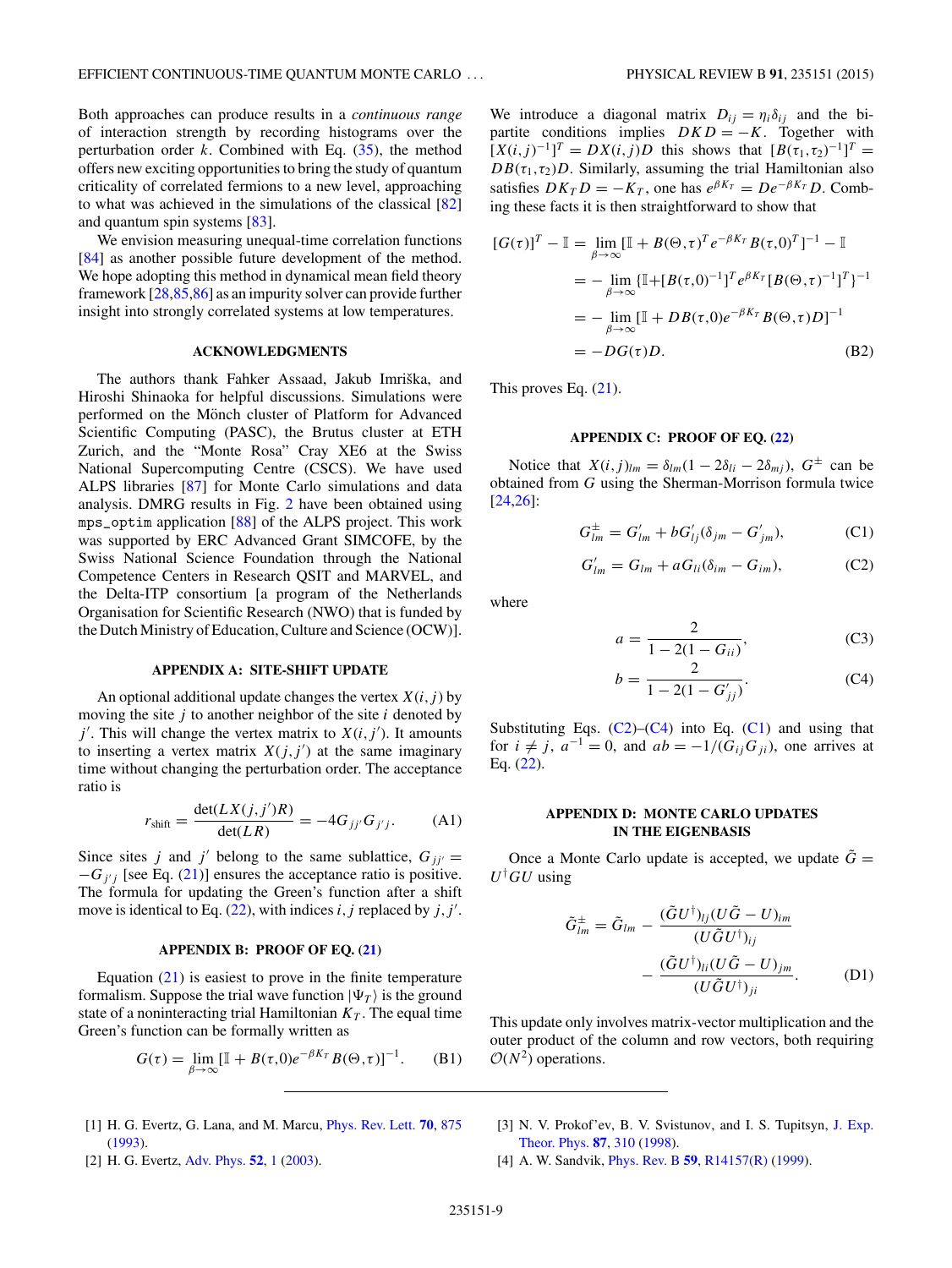- <span id="page-10-0"></span>[5] O. F. Syljuåsen and A. W. Sandvik, *[Phys. Rev. E](http://dx.doi.org/10.1103/PhysRevE.66.046701)* [66](http://dx.doi.org/10.1103/PhysRevE.66.046701), [046701](http://dx.doi.org/10.1103/PhysRevE.66.046701) [\(2002\)](http://dx.doi.org/10.1103/PhysRevE.66.046701).
- [6] N. V. Prokof'ev, B. V. Svistunov, and I. S. Tupitsyn, Pis'ma Zh. Eksp. Teor. Fiz. **[64](http://dx.doi.org/10.1134/1.567243)**, 853 [\(1996\)](http://dx.doi.org/10.1134/1.567243) [JETP Lett. **64**, [911](http://dx.doi.org/10.1134/1.567243) (1996)].
- [7] B. B. Beard and U.-J. Wiese, [Phys. Rev. Lett.](http://dx.doi.org/10.1103/PhysRevLett.77.5130) **[77](http://dx.doi.org/10.1103/PhysRevLett.77.5130)**, [5130](http://dx.doi.org/10.1103/PhysRevLett.77.5130) [\(1996\)](http://dx.doi.org/10.1103/PhysRevLett.77.5130).
- [8] T. Senthil, A. Vishwanath, L. Balents, S. Sachdev, and M. P. Fisher, [Science](http://dx.doi.org/10.1126/science.1091806) **[303](http://dx.doi.org/10.1126/science.1091806)**, [1490](http://dx.doi.org/10.1126/science.1091806) [\(2004\)](http://dx.doi.org/10.1126/science.1091806).
- [9] A. W. Sandvik, [Phys. Rev. Lett.](http://dx.doi.org/10.1103/PhysRevLett.98.227202) **[98](http://dx.doi.org/10.1103/PhysRevLett.98.227202)**, [227202](http://dx.doi.org/10.1103/PhysRevLett.98.227202) [\(2007\)](http://dx.doi.org/10.1103/PhysRevLett.98.227202).
- [10] L. Balents, M. P. A. Fisher, and S. M. Girvin, [Phys. Rev. B](http://dx.doi.org/10.1103/PhysRevB.65.224412) **[65](http://dx.doi.org/10.1103/PhysRevB.65.224412)**, [224412](http://dx.doi.org/10.1103/PhysRevB.65.224412) [\(2002\)](http://dx.doi.org/10.1103/PhysRevB.65.224412).
- [11] S. V. Isakov, R. G. Melko, and M. B. Hastings, [Science](http://dx.doi.org/10.1126/science.1212207) **[335](http://dx.doi.org/10.1126/science.1212207)**, [193](http://dx.doi.org/10.1126/science.1212207) [\(2012\)](http://dx.doi.org/10.1126/science.1212207).
- [12] [R. K. Kaul, R. G. Melko, and A. W. Sandvik,](http://dx.doi.org/10.1146/annurev-conmatphys-030212-184215) Annu. Rev. Condens. Matter Phys. **[4](http://dx.doi.org/10.1146/annurev-conmatphys-030212-184215)**, [179](http://dx.doi.org/10.1146/annurev-conmatphys-030212-184215) [\(2013\)](http://dx.doi.org/10.1146/annurev-conmatphys-030212-184215).
- [13] S. Trotzky, L. Pollet, F. Gerbier, U. Schnorrberger, I. Bloch, N. V. Prokof'ev, B. Svistunov, and M. Troyer, [Nat. Phys.](http://dx.doi.org/10.1038/nphys1799) **[6](http://dx.doi.org/10.1038/nphys1799)**, [998](http://dx.doi.org/10.1038/nphys1799) [\(2010\)](http://dx.doi.org/10.1038/nphys1799).
- [14] M. Troyer, S. Wessel, and F. Alet, [Phys. Rev. Lett.](http://dx.doi.org/10.1103/PhysRevLett.90.120201) **[90](http://dx.doi.org/10.1103/PhysRevLett.90.120201)**, [120201](http://dx.doi.org/10.1103/PhysRevLett.90.120201) [\(2003\)](http://dx.doi.org/10.1103/PhysRevLett.90.120201).
- [15] F. Alet, S. Wessel, and M. Troyer, [Phys. Rev. E](http://dx.doi.org/10.1103/PhysRevE.71.036706) **[71](http://dx.doi.org/10.1103/PhysRevE.71.036706)**, [036706](http://dx.doi.org/10.1103/PhysRevE.71.036706) [\(2005\)](http://dx.doi.org/10.1103/PhysRevE.71.036706).
- [16] E. Y. Loh Jr., J. E. Gubernatis, R. T. Scalettar, S. R. White, D. J. Scalapino, and R. L. Sugar, [Phys. Rev. B](http://dx.doi.org/10.1103/PhysRevB.41.9301) **[41](http://dx.doi.org/10.1103/PhysRevB.41.9301)**, [9301](http://dx.doi.org/10.1103/PhysRevB.41.9301) [\(1990\)](http://dx.doi.org/10.1103/PhysRevB.41.9301).
- [17] M. Troyer and U.-J. Wiese, [Phys. Rev. Lett.](http://dx.doi.org/10.1103/PhysRevLett.94.170201) **[94](http://dx.doi.org/10.1103/PhysRevLett.94.170201)**, [170201](http://dx.doi.org/10.1103/PhysRevLett.94.170201) [\(2005\)](http://dx.doi.org/10.1103/PhysRevLett.94.170201).
- [18] Z. Y. Meng, T. C. Lang, S. Wessel, F. F. Assaad, and A. Muramatsu, [Nature \(London\)](http://dx.doi.org/10.1038/nature08942) **[464](http://dx.doi.org/10.1038/nature08942)**, [847](http://dx.doi.org/10.1038/nature08942) [\(2010\)](http://dx.doi.org/10.1038/nature08942).
- [19] S. Sorella, Y. Otsuka, and S. Yunoki, [Sci. Rep.](http://dx.doi.org/10.1038/srep00992) **[2](http://dx.doi.org/10.1038/srep00992)**, [992](http://dx.doi.org/10.1038/srep00992) [\(2012\)](http://dx.doi.org/10.1038/srep00992).
- [20] F. F. Assaad and I. F. Herbut, [Phys. Rev. X](http://dx.doi.org/10.1103/PhysRevX.3.031010) **[3](http://dx.doi.org/10.1103/PhysRevX.3.031010)**, [031010](http://dx.doi.org/10.1103/PhysRevX.3.031010) [\(2013\)](http://dx.doi.org/10.1103/PhysRevX.3.031010).
- [21] L. Janssen and I. F. Herbut, [Phys. Rev. B](http://dx.doi.org/10.1103/PhysRevB.89.205403) **[89](http://dx.doi.org/10.1103/PhysRevB.89.205403)**, [205403](http://dx.doi.org/10.1103/PhysRevB.89.205403) [\(2014\)](http://dx.doi.org/10.1103/PhysRevB.89.205403).
- [22] [R. Blankenbecler, D. J. Scalapino, and R. L. Sugar,](http://dx.doi.org/10.1103/PhysRevD.24.2278) *Phys. Rev.* D **[24](http://dx.doi.org/10.1103/PhysRevD.24.2278)**, [2278](http://dx.doi.org/10.1103/PhysRevD.24.2278) [\(1981\)](http://dx.doi.org/10.1103/PhysRevD.24.2278).
- [23] S. R. White, D. J. Scalapino, R. L. Sugar, E. Y. Loh, J. E. Gubernatis, and R. T. Scalettar, [Phys. Rev. B](http://dx.doi.org/10.1103/PhysRevB.40.506) **[40](http://dx.doi.org/10.1103/PhysRevB.40.506)**, [506](http://dx.doi.org/10.1103/PhysRevB.40.506) [\(1989\)](http://dx.doi.org/10.1103/PhysRevB.40.506).
- [24] E. Y. Loh Jr. and J. E. Gubernatis, *Electronic Phase Transitions* (Elsevier Science, Amsterdam, 1992), p. 177.
- [25] R. R. Dos Santos, [Braz. J. Phys.](http://dx.doi.org/10.1590/S0103-97332003000100003) **[33](http://dx.doi.org/10.1590/S0103-97332003000100003)**, [36](http://dx.doi.org/10.1590/S0103-97332003000100003) [\(2003\)](http://dx.doi.org/10.1590/S0103-97332003000100003).
- [26] F. F. Assaad and H. G. Evertz, in *Computational Many-Particle Physics*, Lecture Notes in Physics Vol. 739, edited by H. Fehske, R. Schneider, and A.Weiße (Springer, Berlin, Heidelberg, 2008), pp. 277–356.
- [27] J. E. Hirsch and R. M. Fye, [Phys. Rev. Lett.](http://dx.doi.org/10.1103/PhysRevLett.56.2521) **[56](http://dx.doi.org/10.1103/PhysRevLett.56.2521)**, [2521](http://dx.doi.org/10.1103/PhysRevLett.56.2521) [\(1986\)](http://dx.doi.org/10.1103/PhysRevLett.56.2521).
- [28] [A. Georges, G. Kotliar, W. Krauth, and M. J. Rozenberg,](http://dx.doi.org/10.1103/RevModPhys.68.13) Rev. Mod. Phys. **[68](http://dx.doi.org/10.1103/RevModPhys.68.13)**, [13](http://dx.doi.org/10.1103/RevModPhys.68.13) [\(1996\)](http://dx.doi.org/10.1103/RevModPhys.68.13).
- [29] [S. M. A. Rombouts, K. Heyde, and N. Jachowicz,](http://dx.doi.org/10.1103/PhysRevLett.82.4155) *Phys. Rev.* Lett. **[82](http://dx.doi.org/10.1103/PhysRevLett.82.4155)**, [4155](http://dx.doi.org/10.1103/PhysRevLett.82.4155) [\(1999\)](http://dx.doi.org/10.1103/PhysRevLett.82.4155).
- [30] M. Iazzi and M. Troyer, [Phys. Rev. B](http://dx.doi.org/10.1103/PhysRevB.91.241118) **[91](http://dx.doi.org/10.1103/PhysRevB.91.241118)**, [241118](http://dx.doi.org/10.1103/PhysRevB.91.241118) [\(2015\)](http://dx.doi.org/10.1103/PhysRevB.91.241118).
- [31] [A. N. Rubtsov, V. V. Savkin, and A. I. Lichtenstein,](http://dx.doi.org/10.1103/PhysRevB.72.035122) *Phys. Rev.* B **[72](http://dx.doi.org/10.1103/PhysRevB.72.035122)**, [035122](http://dx.doi.org/10.1103/PhysRevB.72.035122) [\(2005\)](http://dx.doi.org/10.1103/PhysRevB.72.035122).
- [32] E. Gull, P. Werner, O. Parcollet, and M. Troyer, [EPL](http://dx.doi.org/10.1209/0295-5075/82/57003) **[82](http://dx.doi.org/10.1209/0295-5075/82/57003)**, [57003](http://dx.doi.org/10.1209/0295-5075/82/57003) [\(2008\)](http://dx.doi.org/10.1209/0295-5075/82/57003).
- [33] P. Werner, A. Comanac, L. de' Medici, M. Troyer, and A. J. Millis, [Phys. Rev. Lett.](http://dx.doi.org/10.1103/PhysRevLett.97.076405) **[97](http://dx.doi.org/10.1103/PhysRevLett.97.076405)**, [076405](http://dx.doi.org/10.1103/PhysRevLett.97.076405) [\(2006\)](http://dx.doi.org/10.1103/PhysRevLett.97.076405).
- [34] G. Sugiyama and S. E. Koonin, [Ann. Phys.](http://dx.doi.org/10.1016/0003-4916(86)90107-7) **[168](http://dx.doi.org/10.1016/0003-4916(86)90107-7)**, [1](http://dx.doi.org/10.1016/0003-4916(86)90107-7) [\(1986\)](http://dx.doi.org/10.1016/0003-4916(86)90107-7).
- [35] S. Sorella, S. Baroni, R. Car, and M. Parrinello, [EPL](http://dx.doi.org/10.1209/0295-5075/8/7/014) **[8](http://dx.doi.org/10.1209/0295-5075/8/7/014)**, [663](http://dx.doi.org/10.1209/0295-5075/8/7/014) [\(1989\)](http://dx.doi.org/10.1209/0295-5075/8/7/014).
- [36] M. Feldbacher, K. Held, and F. F. Assaad, [Phys. Rev. Lett.](http://dx.doi.org/10.1103/PhysRevLett.93.136405) **[93](http://dx.doi.org/10.1103/PhysRevLett.93.136405)**, [136405](http://dx.doi.org/10.1103/PhysRevLett.93.136405) [\(2004\)](http://dx.doi.org/10.1103/PhysRevLett.93.136405).
- [37] F. F. Assaad and T. C. Lang, [Phys. Rev. B](http://dx.doi.org/10.1103/PhysRevB.76.035116) **[76](http://dx.doi.org/10.1103/PhysRevB.76.035116)**, [035116](http://dx.doi.org/10.1103/PhysRevB.76.035116) [\(2007\)](http://dx.doi.org/10.1103/PhysRevB.76.035116).
- [38] E. Gull, A. J. Millis, A. I. Lichtenstein, A. N. Rubtsov, M. Troyer, and P. Werner, [Rev. Mod. Phys.](http://dx.doi.org/10.1103/RevModPhys.83.349) **[83](http://dx.doi.org/10.1103/RevModPhys.83.349)**, [349](http://dx.doi.org/10.1103/RevModPhys.83.349) [\(2011\)](http://dx.doi.org/10.1103/RevModPhys.83.349).
- [39] K. Mikelsons, A. Macridin, and M. Jarrell, [Phys. Rev. E](http://dx.doi.org/10.1103/PhysRevE.79.057701) **[79](http://dx.doi.org/10.1103/PhysRevE.79.057701)**, [057701](http://dx.doi.org/10.1103/PhysRevE.79.057701) [\(2009\)](http://dx.doi.org/10.1103/PhysRevE.79.057701).
- [40] S. Capponi and F. F. Assaad, [Phys. Rev. B](http://dx.doi.org/10.1103/PhysRevB.63.155114) **[63](http://dx.doi.org/10.1103/PhysRevB.63.155114)**, [155114](http://dx.doi.org/10.1103/PhysRevB.63.155114) [\(2001\)](http://dx.doi.org/10.1103/PhysRevB.63.155114).
- [41] H. Shi, C. A. Jiménez-Hoyos, R. Rodríguez-Guzmán, G. E. Scuseria, and S. Zhang, [Phys. Rev. B](http://dx.doi.org/10.1103/PhysRevB.89.125129) **[89](http://dx.doi.org/10.1103/PhysRevB.89.125129)**, [125129](http://dx.doi.org/10.1103/PhysRevB.89.125129) [\(2014\)](http://dx.doi.org/10.1103/PhysRevB.89.125129).
- [42] S. Zhang, J. Carlson, and J. E. Gubernatis, [Phys. Rev. Lett.](http://dx.doi.org/10.1103/PhysRevLett.74.3652) **[74](http://dx.doi.org/10.1103/PhysRevLett.74.3652)**, [3652](http://dx.doi.org/10.1103/PhysRevLett.74.3652) [\(1995\)](http://dx.doi.org/10.1103/PhysRevLett.74.3652).
- [43] In practice, the projection time should be longer than the inverse of the minimal energy gap of the system.
- [44] A. M. Ferrenberg and R. H. Swendsen, [Phys. Rev. Lett.](http://dx.doi.org/10.1103/PhysRevLett.61.2635) **[61](http://dx.doi.org/10.1103/PhysRevLett.61.2635)**, [2635](http://dx.doi.org/10.1103/PhysRevLett.61.2635) [\(1988\)](http://dx.doi.org/10.1103/PhysRevLett.61.2635).
- [45] A. M. Ferrenberg and R. H. Swendsen, [Phys. Rev. Lett.](http://dx.doi.org/10.1103/PhysRevLett.63.1195) **[63](http://dx.doi.org/10.1103/PhysRevLett.63.1195)**, [1195](http://dx.doi.org/10.1103/PhysRevLett.63.1195) [\(1989\)](http://dx.doi.org/10.1103/PhysRevLett.63.1195).
- [46] F. Wang and D. P. Landau, [Phys. Rev. Lett.](http://dx.doi.org/10.1103/PhysRevLett.86.2050) **[86](http://dx.doi.org/10.1103/PhysRevLett.86.2050)**, [2050](http://dx.doi.org/10.1103/PhysRevLett.86.2050) [\(2001\)](http://dx.doi.org/10.1103/PhysRevLett.86.2050).
- [47] S. Trebst and M. Troyer, in *Computer Simulations in Condensed Matter Systems: From Materials to Chemical Biology Volume 1*, Lecture Notes in Physics Vol. 703, edited by M. Ferrario, G. Ciccotti, and K. Binder (Springer, Berlin, Heidelberg, 2006), pp. 591–640.
- [48] D. J. Scalapino, R. L. Sugar, and W. D. Toussaint, *[Phys. Rev. B](http://dx.doi.org/10.1103/PhysRevB.29.5253)* **[29](http://dx.doi.org/10.1103/PhysRevB.29.5253)**, [5253](http://dx.doi.org/10.1103/PhysRevB.29.5253) [\(1984\)](http://dx.doi.org/10.1103/PhysRevB.29.5253).
- [49] J. E. Gubernatis, D. J. Scalapino, R. L. Sugar, and W. D. Toussaint, [Phys. Rev. B](http://dx.doi.org/10.1103/PhysRevB.32.103) **[32](http://dx.doi.org/10.1103/PhysRevB.32.103)**, [103](http://dx.doi.org/10.1103/PhysRevB.32.103) [\(1985\)](http://dx.doi.org/10.1103/PhysRevB.32.103).
- [50] E. F. Huffman and S. Chandrasekharan, [Phys. Rev. B](http://dx.doi.org/10.1103/PhysRevB.89.111101) **[89](http://dx.doi.org/10.1103/PhysRevB.89.111101)**, [111101](http://dx.doi.org/10.1103/PhysRevB.89.111101) [\(2014\)](http://dx.doi.org/10.1103/PhysRevB.89.111101).
- [51] L. Wang, P. Corboz, and M. Troyer, [New J. Phys.](http://dx.doi.org/10.1088/1367-2630/16/10/103008) **[16](http://dx.doi.org/10.1088/1367-2630/16/10/103008)**, [103008](http://dx.doi.org/10.1088/1367-2630/16/10/103008) [\(2014\)](http://dx.doi.org/10.1088/1367-2630/16/10/103008).
- [52] Z.-X. Li, Y.-F. Jiang, and H. Yao, [Phys. Rev. B](http://dx.doi.org/10.1103/PhysRevB.91.241117) **[91](http://dx.doi.org/10.1103/PhysRevB.91.241117)**, [241117](http://dx.doi.org/10.1103/PhysRevB.91.241117) [\(2015\)](http://dx.doi.org/10.1103/PhysRevB.91.241117).
- [53] Z.-X. Li, Y.-F. Jiang, and H. Yao,  $arXiv:1411.7383$ .
- [54] I. F. Herbut, [Phys. Rev. Lett.](http://dx.doi.org/10.1103/PhysRevLett.97.146401) **[97](http://dx.doi.org/10.1103/PhysRevLett.97.146401)**, [146401](http://dx.doi.org/10.1103/PhysRevLett.97.146401) [\(2006\)](http://dx.doi.org/10.1103/PhysRevLett.97.146401).
- [55] I. F. Herbut, V. Juričić, and B. Roy, *[Phys. Rev. B](http://dx.doi.org/10.1103/PhysRevB.79.085116)* [79](http://dx.doi.org/10.1103/PhysRevB.79.085116), [085116](http://dx.doi.org/10.1103/PhysRevB.79.085116) [\(2009\)](http://dx.doi.org/10.1103/PhysRevB.79.085116).
- [56] We will consider the half-filled case with  $N_p = N/2$  in the following for a sign-problem free simulation.
- [57] This rearrangement cancels the factorial factor 1*/k*!.
- [58] It can be understood as a special case of the auxiliary field decomposition, where one sets  $\alpha = \beta = -2$  in Eq. (4) of Ref. [\[89\]](#page-11-0), or chooses the shift parameter  $\mu = \frac{-U\beta N_s}{4}$  in Eq. (6) of Ref. [29], or uses  $\alpha = 0$  in Eq. (10) of Ref. [39]. This special choice of parameter breaks the connection between the CT-INT and the discrete time BSS algorithm [39] and explains why the occurrence of a sign problem can be different in these algorithms.
- [59] N. Metropolis, A. W. Rosenbluth, M. N. Rosenbluth, A. H. Teller, and E. Teller, [J. Chem. Phys.](http://dx.doi.org/10.1063/1.1699114) **[21](http://dx.doi.org/10.1063/1.1699114)**, [1087](http://dx.doi.org/10.1063/1.1699114) [\(1953\)](http://dx.doi.org/10.1063/1.1699114).
- [60] W. K. Hastings, [Biometrika](http://dx.doi.org/10.1093/biomet/57.1.97) **[57](http://dx.doi.org/10.1093/biomet/57.1.97)**, [97](http://dx.doi.org/10.1093/biomet/57.1.97) [\(1970\)](http://dx.doi.org/10.1093/biomet/57.1.97).
- [61] V. I. Manousiouthakis and M. W. Deem, [J. Chem. Phys.](http://dx.doi.org/10.1063/1.477973) **[110](http://dx.doi.org/10.1063/1.477973)**, [2753](http://dx.doi.org/10.1063/1.477973) [\(1999\)](http://dx.doi.org/10.1063/1.477973).
- [62] [F. Pollmann, A. M. Turner, E. Berg, and M. Oshikawa,](http://dx.doi.org/10.1103/PhysRevB.81.064439) Phys. Rev. B **[81](http://dx.doi.org/10.1103/PhysRevB.81.064439)**, [064439](http://dx.doi.org/10.1103/PhysRevB.81.064439) [\(2010\)](http://dx.doi.org/10.1103/PhysRevB.81.064439).
- [63] S. V. Isakov, M. B. Hastings, and R. G. Melko, [Nat. Phys.](http://dx.doi.org/10.1038/nphys2036) **[7](http://dx.doi.org/10.1038/nphys2036)**, [772](http://dx.doi.org/10.1038/nphys2036) [\(2011\)](http://dx.doi.org/10.1038/nphys2036).
- [64] H.-C. Jiang, Z. Wang, and L. Balents, [Nat. Phys.](http://dx.doi.org/10.1038/nphys2465) **[8](http://dx.doi.org/10.1038/nphys2465)**, [902](http://dx.doi.org/10.1038/nphys2465) [\(2012\)](http://dx.doi.org/10.1038/nphys2465).
- [65] V. Alba, M. Haque, and A. M. Läuchli, *[Phys. Rev. Lett.](http://dx.doi.org/10.1103/PhysRevLett.110.260403)* **[110](http://dx.doi.org/10.1103/PhysRevLett.110.260403)**, [260403](http://dx.doi.org/10.1103/PhysRevLett.110.260403) [\(2013\)](http://dx.doi.org/10.1103/PhysRevLett.110.260403).
- [66] T. Grover, [Phys. Rev. Lett.](http://dx.doi.org/10.1103/PhysRevLett.111.130402) **[111](http://dx.doi.org/10.1103/PhysRevLett.111.130402)**, [130402](http://dx.doi.org/10.1103/PhysRevLett.111.130402) [\(2013\)](http://dx.doi.org/10.1103/PhysRevLett.111.130402).
- [67] P. Broecker and S. Trebst, [J. Stat. Mech.: Theor. Exp.](http://dx.doi.org/10.1088/1742-5468/2014/08/P08015) [\(2014\)](http://dx.doi.org/10.1088/1742-5468/2014/08/P08015) [P08015.](http://dx.doi.org/10.1088/1742-5468/2014/08/P08015)